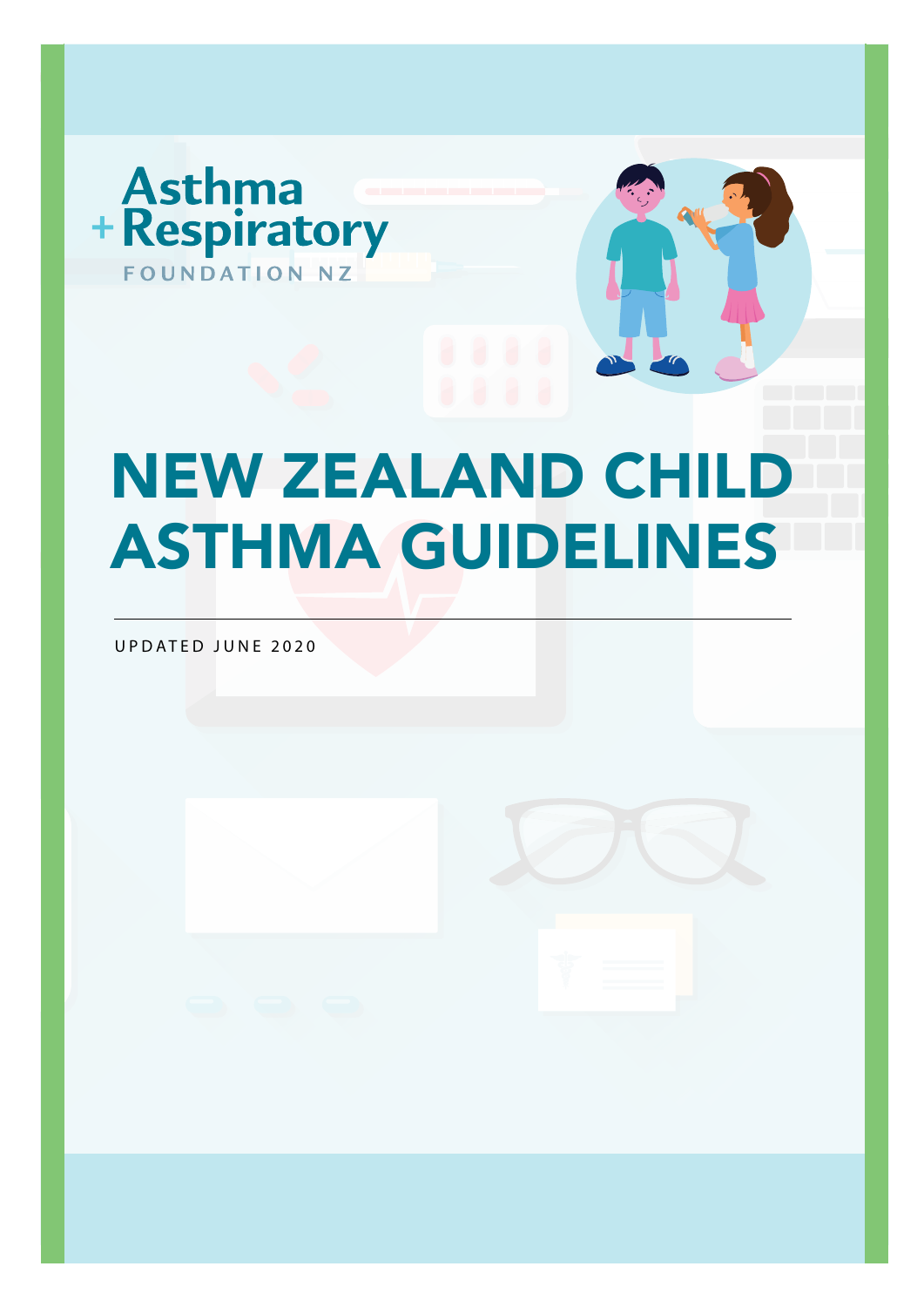## **Asthma And Respiratory Foundation NZ New Zealand Child Asthma Guidelines: a quick reference guide**

David McNamara, Innes Asher, Cheryl Davies, Teresa Demetriou, Theresa Fleming, Matire Harwood, Lorraine Hetaraka, Tristram Ingham, John Kristiansen, Jim Reid, Debbie Rickard, Debbie Ryan, Joanna Turner

#### **Author information:**

David McNamara, Respiratory Service, Starship Children's Health, Auckland District Health Board, Auckland Innes Asher, Paediatrics: Child and Youth Health, University of Auckland, Auckland; Cheryl Davies, Tu Kotahi Māori Trust, Lower Hutt, Wellington; Teresa Demetriou, (previously) Asthma and Respiratory Foundation NZ, Wellington; Theresa Fleming, Paediatrics: Child and Youth Health & Psychological Medicine, University of Auckland, Auckland; Matire Harwood, Te Kupenga Hauora Māori, Faculty of Medical and Health Sciences, Auckland; Lorraine Hetaraka, Te Arawa Whānau Ora, Rotorua; Tristram Ingham, Medicine, University of Otago, Wellington; John Kristiansen, Auckland Regional Public Health Service, Auckland; Jim Reid, Dept of the Dean, Dunedin School of Medicine, Dunedin; Debbie Rickard, Capital and Coast District Health Board, Wellington; Debbie Ryan, Pacific Perspectives Limited, Wellington; Joanna Turner, Asthma and Respiratory Foundation NZ, Wellington.

#### **Corresponding author:**

Dr David McNamara, Respiratory Service, Starship Children's Health Private Bag 92024, Auckland 1142 Email: [DavidMc@adhb.govt.nz](mailto:DavidMc@adhb.govt.nz)

#### **ABSTRACT**

The purpose of the New Zealand *Child Asthma Guidelines: a quick reference guide* is to provide simple, practical, evidence-based recommendations for the diagnosis, assessment and management of asthma in children in New Zealand, with the aim of improving outcomes and achieving health equity. The intended users are health professionals responsible for delivering asthma care in the community and hospital emergency department settings, and those responsible for the training of such health professionals.

**Key words:** assessment, asthma, child, diagnosis, guideline, inequities, health equity, management. **Short title:** *New Zealand Child Asthma Guidelines*

#### **Abbreviations:**

- FEV<sub>1</sub> Forced expiratory volume in one second
- ICS Inhaled corticosteroid
- LABA Long-acting beta-agonist
- pMDI Pressurised metered dose inhaler
- PEF Peak expiratory flow
- SABA Short-acting beta-agonist
- SpO<sub>2</sub> Oxygen saturation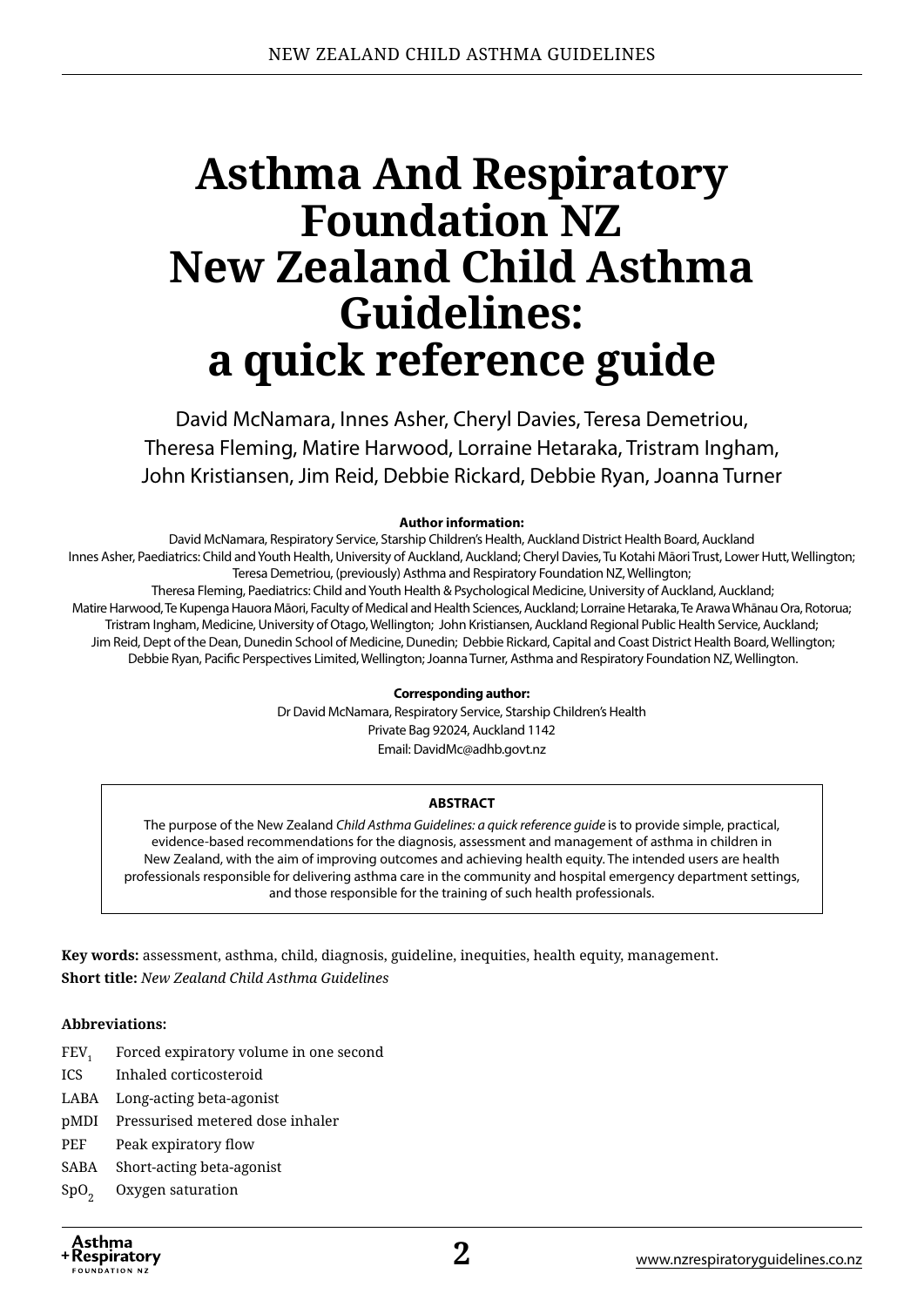## 1. Introduction

#### **1.1** Inequities in Child Health in New Zealand

All children in New Zealand (NZ) have the right to achieve the highest standard of not just asthma treatment but also outcomes. In New Zealand, a large number of children have poor outcomes, especially due to disadvantages that arise from inadequate income to meet the basic needs for well-being. Unhealthy indoor environments (homes which are crowded, cold, damp, mouldy $^{\rm 1}$ , smoke-exposed or with unflued gas heating $^{\rm 2)}$ also contribute. Māori and Pacific children with asthma are more likely to have severe asthma symptoms and be hospitalised but are less likely to be prescribed an inhaled corticosteroid (ICS), have an action plan, or receive adequate asthma education (see 4.5, 4.6). Other groups who experience inequities include refugees, people living in remote rural areas, and people with low English language proficiency. All health professionals have a role in improving health outcomes and achieving health equity, and these guidelines specify the actions required regarding asthma.

#### **1.2** New reports to inform us

Three important reports were released by the Asthma and Respiratory Foundation of NZ in 2015 and contributed to the 2017 version of this guideline: *The Impact of Respiratory Disease in New Zealand: 2014 Update*<sup>3</sup> , *He Māramatanga Huangō: Asthma Health Literacy for Māori Children in New Zealand*<sup>4</sup> *,* and *Te Hā Ora: The National Respiratory Strategy*<sup>5</sup> . In 2018, *The Impact of Respiratory Disease in New Zealand*  report was updated. These reports describe the growing impact of asthma in NZ, especially among children, the inequities suffered by Māori, Pacific peoples and low-income families, and the intersectoral and holistic approaches needed to tackle the issues.

#### **1.3** Other guidelines consulted

This version is a revision of the 2017 guidelines. Revision was performed by a small committee formed from the original authors; however, this work is largely that of the original team who are credited as the authors of this document. The revision followed some new literature clarifying management of preschool wheeze. The following guidelines were reviewed in the preparation of the original document: the National Asthma Council of Australia 2015 *Australian Asthma Handbook* version 1.1, including the companion *Quick Reference Guide*<sup>6</sup> , the Global Initiative for Asthma 2020 *Asthma Management and Prevention*, including the companion *Pocket Guide*<sup>7</sup> , the SIGN 2016 *British Guidelines on the Management of Asthma,* including the

*Quick Reference Guide*<sup>8</sup> , and the Asthma and Respiratory Foundation NZ *Adolescent and Adult Asthma Guidelines 2020: A Quick Reference Guide*<sup>9</sup> . For the 2020 revision, major changes are found in the revision of the management of preschool wheeze and the transfer of the adolescent section to the adult guideline.

A systematic review was not performed, although relevant references were reviewed as required to formulate this guideline version, and to clarify differences in recommendations made between guidelines. Readers are referred to the above published guidelines and handbooks for the more comprehensive detail and references that they provide. Additional analyses and reviews on the assessment and management of preschool wheezing were consulted<sup>10-12</sup>.

## **1.4** Grading

No levels of evidence grades are provided due to the format of the *Child Asthma Guidelines: A Quick Reference Guide*. Readers are referred to the above published guidelines and handbooks for the level of evidence for the recommendations on which the *Child Asthma Guidelines: A Quick Reference Guide* are based.

### **1.5** Age

#### **Adolescents**

These guidelines apply to children 11 years and below. The soon to be published *Adolescent and Adult Asthma Guidelines 2020: A Quick Reference Guide*, is intended for those 12 years and over. Special care is needed in ensuring that the adolescent transitions in a developmentally appropriate way as they become more independent, make their own decisions and emerge as adults.

#### **Aged under 5 years**

There are special considerations in young children (1-4 years) who wheeze, as many of them do not go on to develop asthma. See Diagnosis (2.2).

#### **1.6** Guideline development

The Guideline Development Group included representatives from a range of professions, disciplines and backgrounds relevant to the scope of the guidelines. A *Draft for Consultation* of this report was peer-reviewed by a wide range of respiratory health experts and key professional organisations (see Appendix C).

The guidelines are primarily presented through lists, tables and figures in an electronic format, which can be used in clinical practice. Key references are provided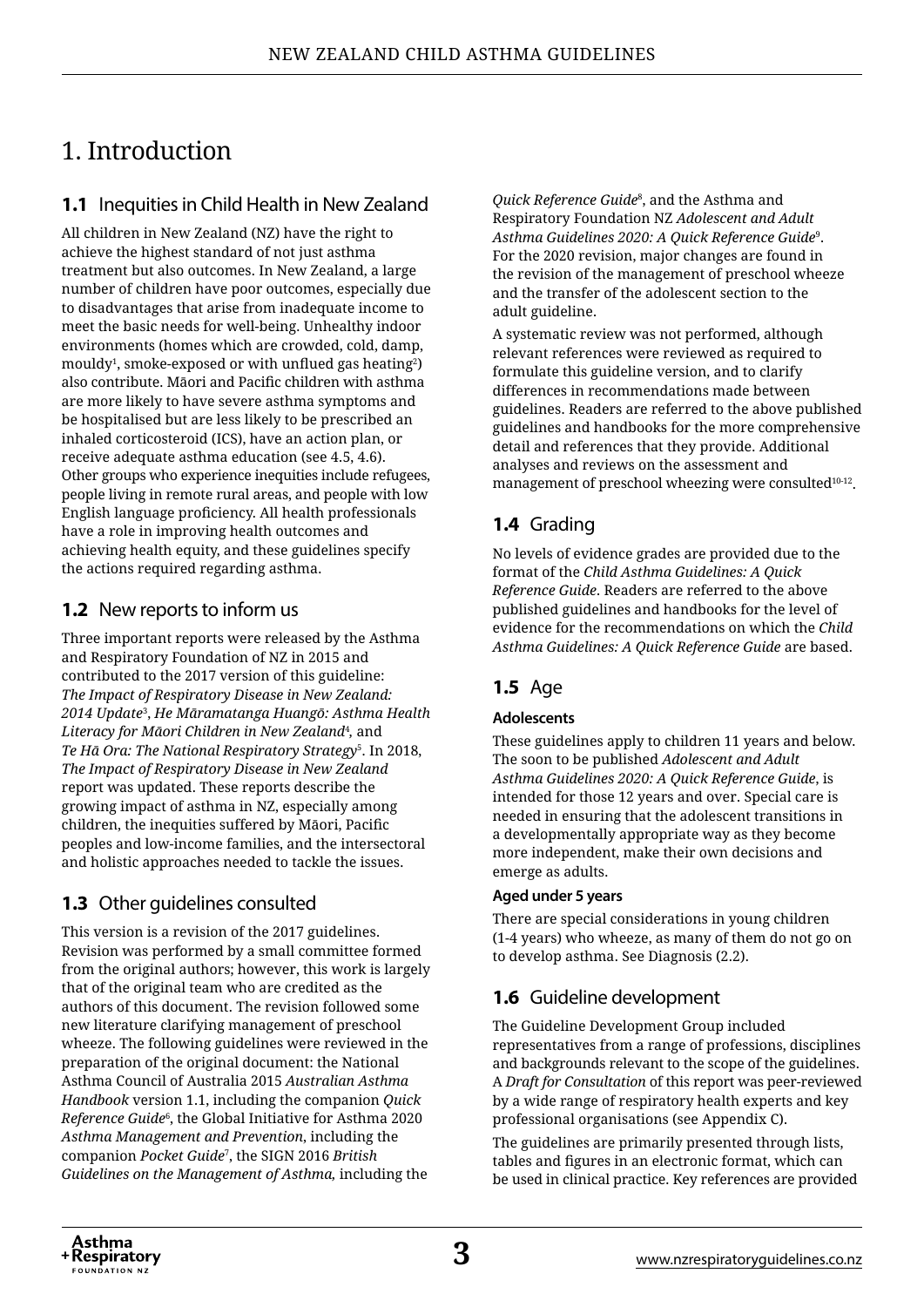where necessary to support recommendations that may differ from previous or other guidelines, or standard clinical practice.

#### **1.7** Dissemination plan

The guidelines will be translated into tools for practical use by health professionals and used to update existing consumer resources. They will be published on the Asthma and Respiratory Foundation NZ website: [www.nzasthmaguidelines.co.nz](https://www.nzasthmaguidelines.co.nz) and disseminated widely via a range of publications, training opportunities and other communication channels, to health professionals, nursing and medical schools, primary health organisations and district health boards.

#### **1.8** Implementation

The implementation of the *Child Asthma Guidelines: A Quick Reference Guide* by organisations will require communication, education and training strategies.

#### **1.9** Expiry date

The expiry date of the guide is 2025.

## **1.10** Top 10 ways health professionals can help childhood asthma

#### (apart from prescribing medicines)

#### **1. Relationships**

Encourage continuity of care with doctors, nurses, asthma nurse educators and pharmacists in primary and secondary care. Easy access to a trusted nurse and telephone follow-up is recommended.

#### **2. Smoke exposure**

Ask about smoke exposure including vaping. Encourage reducing tobacco smoke exposure in the child's environment (home and car) and recommend smoking cessation. If appropriate, give advice and refer to a local smoking cessation service, or Quitline (0800 778 778). Provide Health Sponsorship Council's pamphlet *A Guide to Making Your Home and Car Smokefree* [www.healthed.govt.nz/](http://www.healthed.govt.nz/).

#### **3. Housing**

New Zealanders often live in unhealthy housing, and conditions are worse in private rental housing. Some families are homeless. Ask about housing and unhealthy features (crowding, cold, damp, mouldy, unflued gas heater). Provide the family and whānau with information about having a healthy home ("Tips for healthy living" [www.asthmafoundation.org.nz/your-health/](https://www.asthmafoundation.org.nz/your-health/healthy-living) [healthy-living](https://www.asthmafoundation.org.nz/your-health/healthy-living)). Refer for healthy housing assessment if available in your region.

#### **4. Income**

Assume that most families struggle with income and ask about it. Inquire about the ability to access the doctor, a pharmacy, and pay prescription costs. Does the child have partly or uncontrolled persistent asthma and meet criteria for Child Disability Allowance<sup>13</sup>? [www.workandincome.govt.nz](https://www.workandincome.govt.nz/). Encourage all family and whānau members to use the same pharmacy to reduce prescription co-payments [www.health.govt.nz/your-health/](http://www.health.govt.nz/your-health/conditions-and-treatments/treatments-and-surgery/medications/prescription-charges) [conditions-and-treatments/treatments-and-surgery/](http://www.health.govt.nz/your-health/conditions-and-treatments/treatments-and-surgery/medications/prescription-charges) [medications/prescription-charges](http://www.health.govt.nz/your-health/conditions-and-treatments/treatments-and-surgery/medications/prescription-charges)

#### **5. Health literacy**

Assume little health literacy, and use steps described in *He Māramatanga Huangō: Asthma Health Literacy for Māori Children in New Zealand.*  Specifically ask the child and whānau what they understand, what they want to know, and use simple language to explain about asthma, for example use the term 'asthma flare-up' rather than 'asthma exacerbation'. Use the term 'puffer' instead of 'inhaler'. Work with families to attain and maintain wellness, and not accept sickness as the norm.

#### **6. Adherence**

Firstly, assume inhaler device technique is poor, and check it. Secondly, assume adherence is imperfect, and don't judge. Ask questions in an open way, such as, "Many people take less preventer than the doctor prescribes – about how many times a week do you take your asthma preventer?" 14-16

#### **7. Asthma action plan**

Develop an appropriate asthma action plan with the child, family and whānau and check the plan on each visit. Plans should be made available to schools and childcare facilities where appropriate. See: [www.nzasthmaguidelines.co.nz/resources](https://www.nzasthmaguidelines.co.nz/resources)

#### **8. Access**

Help the family and whānau to understand how to access care appropriate to asthma severity and identify any barriers they have. Consider referral to asthma educator, nurse practitioner, public health nurse, Māori providers or paediatrician where available and appropriate.

#### **9. Ambulance**

Ensure the family and whānau know when and how to call an ambulance. In some regions this service may incur a charge so ensure families have ambulance membership to avoid charges.

#### **10.Influenza vaccine**

Ensure children with asthma or recurrent wheeze receive the influenza vaccine every year from 6 months of age.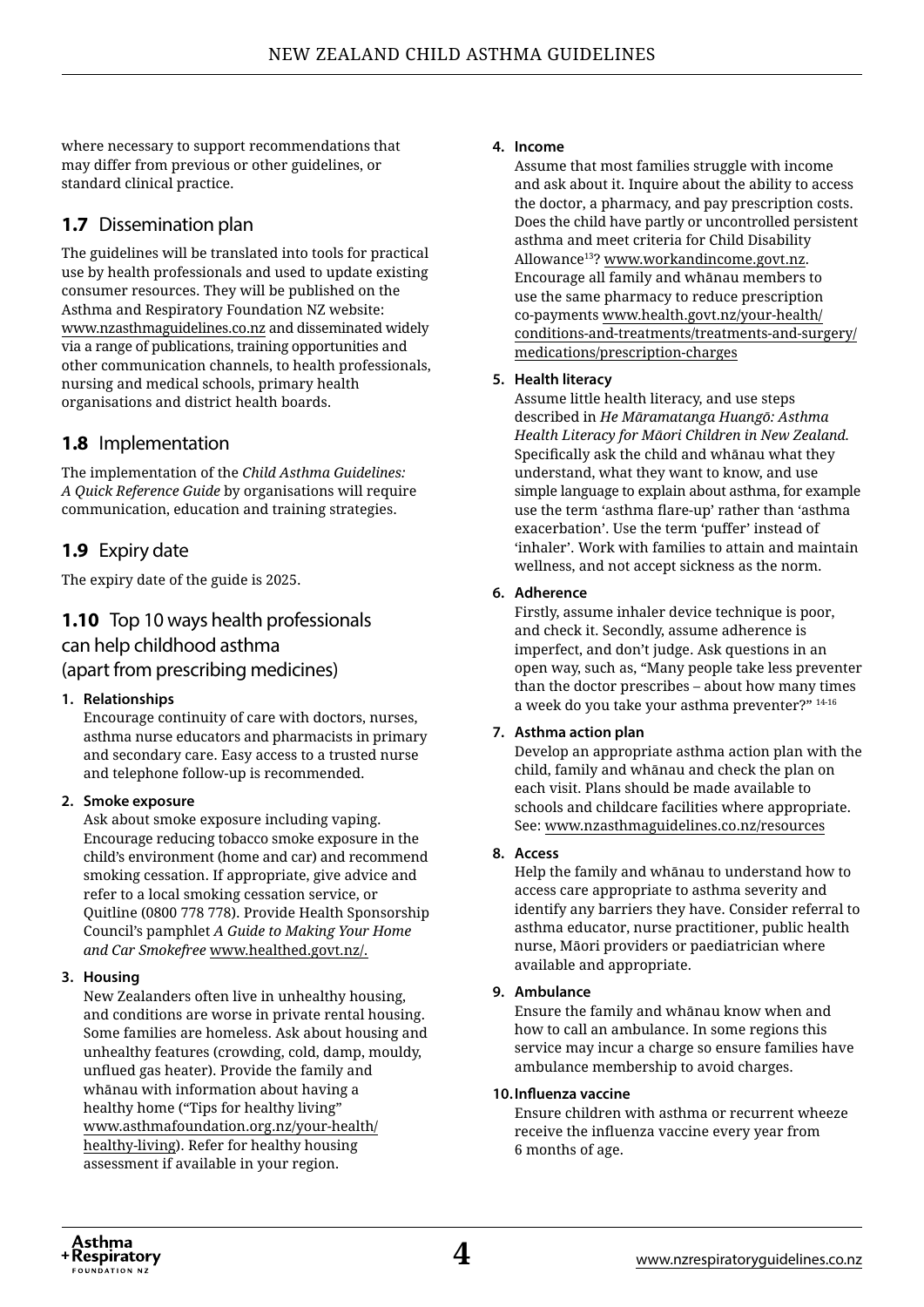## 2. Diagnosis

#### **Goal: All children who have asthma are correctly diagnosed promptly**

#### **2.1** Approach to diagnosis

- ● Asthma in children is defined on the basis of characteristic symptoms and signs occurring in a typical pattern (Table 1) and the response to treatment, in the absence of an alternative explanation.
- The key to making the diagnosis of asthma is to take a careful clinical history and assess clinical +/ spirometry response to inhaled bronchodilator and/or ICS treatment. There is no reliable single 'gold standard' diagnostic test.
- In children with a high probability of asthma, start a trial of treatment (see Figures 3 and 4) and assess the response to therapy.
- Spirometry showing at least a 12% response to bronchodilator or 10% decrease with exercise may be helpful but should be conducted by qualified staff and according to spirometry guidelines criteria. Better results are obtained if staff have experience working with children. The cut-off criteria used depend on the protocol employed.
- ● Initial diagnosis is probability-based and should always be reconsidered if the patient fails to respond to therapy or has atypical symptoms or signs.
- The diagnosis and monitoring of asthma requires frequent and repeated review. This may require the use of recall or follow-up systems (Figure 2).
- Continuity of care should be encouraged for follow-up for diagnosis and ongoing management.
- Algorithms are provided to guide the diagnosis in 1 to 4-year olds (Figure 1A) and 5 to 11-year olds (Figure 1B).

#### *Practice points*

- During a trial of therapy, give the patient a label of '*suspected asthma*' or '*suspected preschool asthma*' as a means of communicating with other health professionals.
- The next health professional seeing a child with a label of '*suspected asthma*' or '*suspected preschool asthma*' should determine the response to therapy and change the diagnostic label.
- In most children, observing a symptomatic response to treatment may help to confirm the diagnosis, but a limited response to bronchodilator or ICS does not rule out asthma.
- In children with a low probability of asthma, perform further investigations, such as chest X-ray and/or specialist referral prior to initiating preventer therapy.
- Spirometry may be helpful in older children (6 years and above if paediatric-trained technician).
- Cough or night cough alone in the absence of signs of wheeze and shortness of breath has a low likelihood of asthma, although wheeze may only be detected on auscultation and not by parents.
- ● In New Zealand, bronchiectasis should be considered in all children with respiratory symptoms. Sometimes bronchiectasis co-exists with asthma and can be missed on a chest X-ray. Chronic wet cough is a key marker.

#### **2.2** Children 1 - 4 years of age

Young children under 5 years are a special group, as about half of those who wheeze do not have asthma at school age, and later. Previously described patterns of multi-trigger and episodic preschool viral wheeze do not remain constant and are not helpful in predicting risk $17$ . Preschoolers with wheeze are managed according to the frequency and severity of symptoms and future risk of flare-ups<sup>7</sup> and labelled accordingly to assist making decisions about prescribing ICS.

#### **Infrequent preschool wheeze**

These preschoolers have mild wheeze with viral illnesses and not at other times and have a low risk of severe flare-up. An alternative term sometimes used is 'infrequent episodic (viral) wheeze'. ICS are not indicated.

#### **Preschool asthma**

For the following preschoolers consider them as having *'suspected preschool asthma'*:

- Frequent episodes of wheeze (more than every 6-8 weeks).
- Severe episodes of wheeze (defined as needing to seek medical attention for a severe flare-up).
- Symptoms typical for asthma in the interval between viral illnesses.
- Regular night waking with symptoms of cough or wheeze.18

Give a trial of ICS for a minimum of 8 weeks. If there is a positive response, these children should then be labelled as '*preschool asthma*'. An alternative term sometimes used is '*frequent episodic (viral) wheeze*'. This label does not mean the child will go on to have asthma at school age or as an adult, which may be reassuring for many families. If the treatment above is not effective, the treatment should be stopped, after checking adherence and inhaler technique.

#### *Practice points*

- ● Preschoolers with wheeze are more likely to go on to have childhood or adult asthma if there is a personal history of eczema, a parental history of asthma, or if the child has elevated blood eosinophils or is sensitised to aeroallergens or food.<sup>19</sup>
- In all children over 1 year of age with recurrent wheeze, a bronchodilator should be prescribed as for asthma, according to clinical severity (see Figure 3).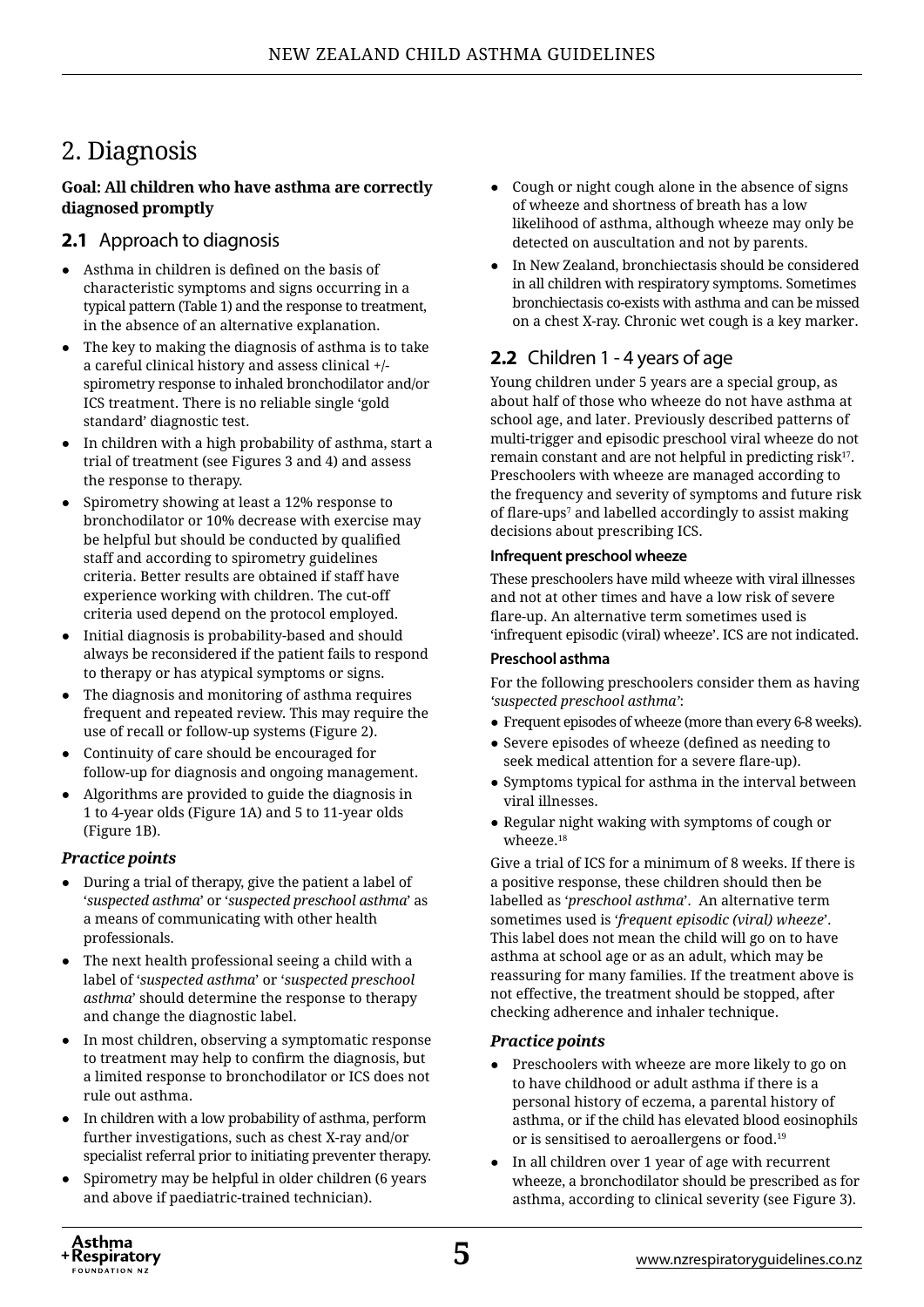#### **2.3** Wheezing in children under 1 year

In children under 1 year, bronchiolitis is the most common cause of wheezing, and the PREDICT Australasian Bronchiolitis Clinical Practice Guideline<sup>20</sup> should be followed. If the illness does not seem to be bronchiolitis, then refer to Table 1, Figure 1A and section 2.2 for guidance.

#### **Table 1: Clinical features that increase or decrease the probability of asthma in children**



*\* Consider aspiration, bronchiectasis, ciliary dyskinesia, cystic fibrosis, developmental airway anomaly, foreign body aspiration, heart disease, hyperventilation, immunodeficiency, tuberculosis, vocal cord dysfunction*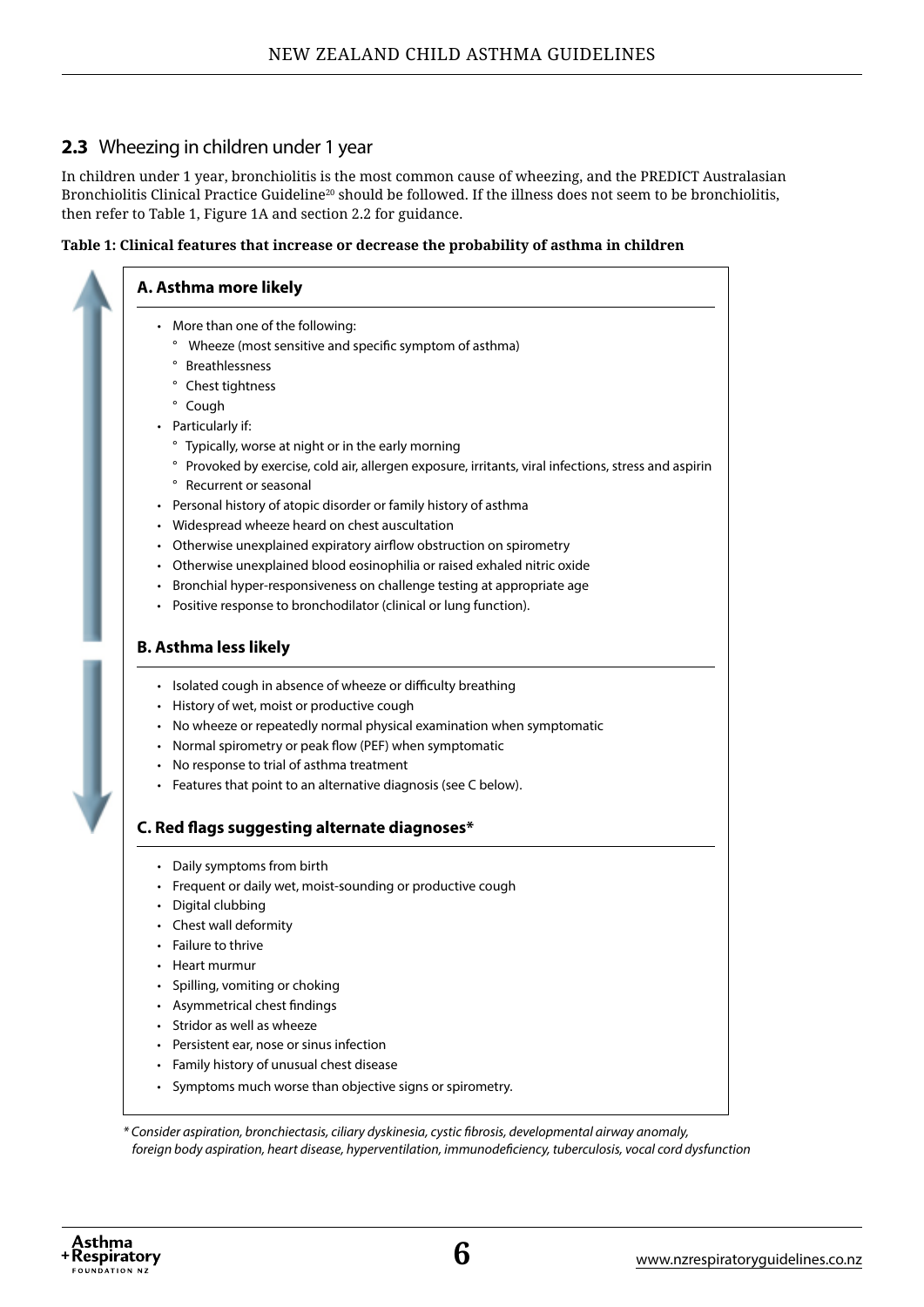#### Figure 1A: Diagnostic pathway for asthma and wheeze in children 1 - 4 years<sup>6,8</sup>

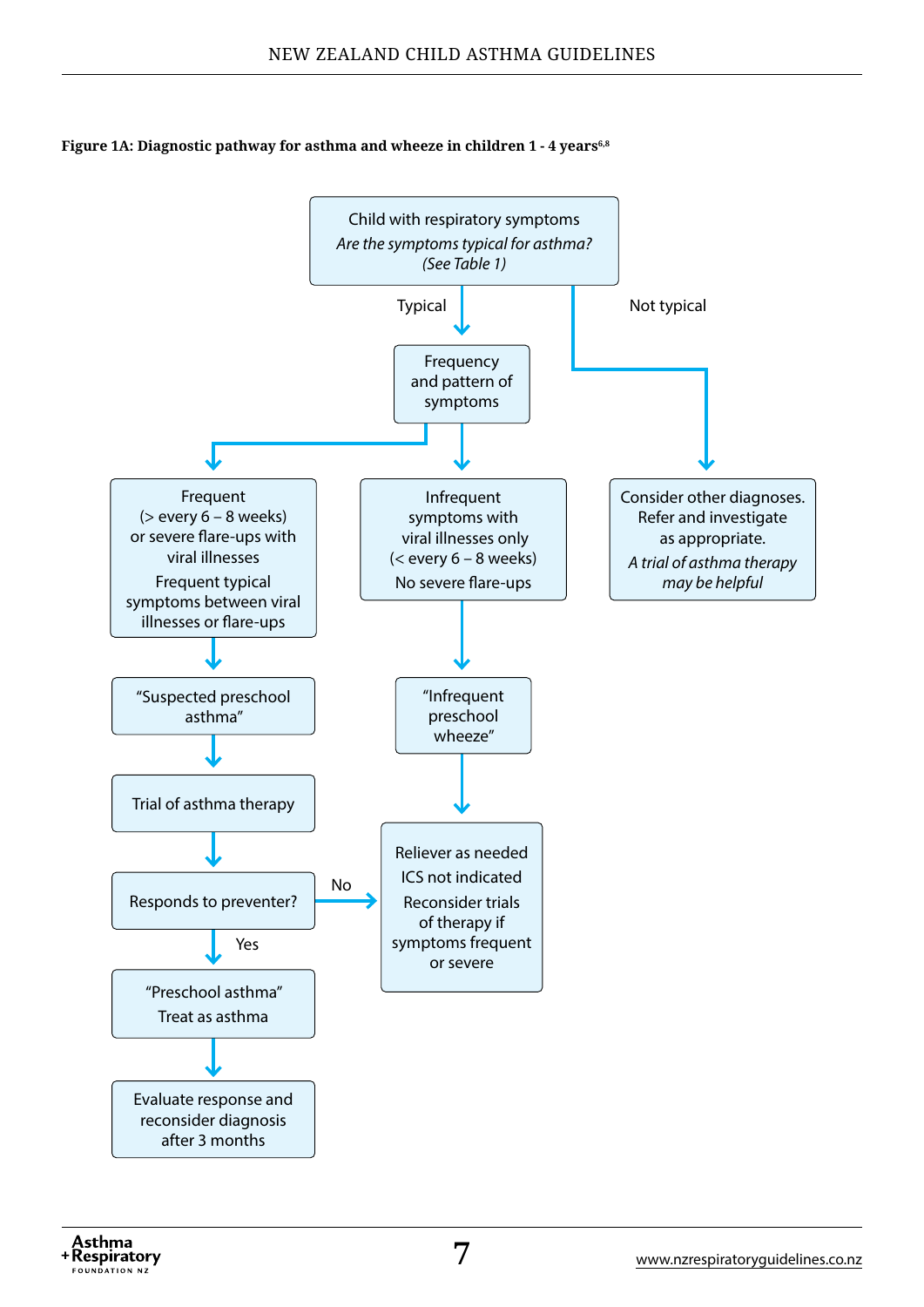**Figure 1B: Diagnostic pathway for asthma and wheeze in children 5 - 11 years**

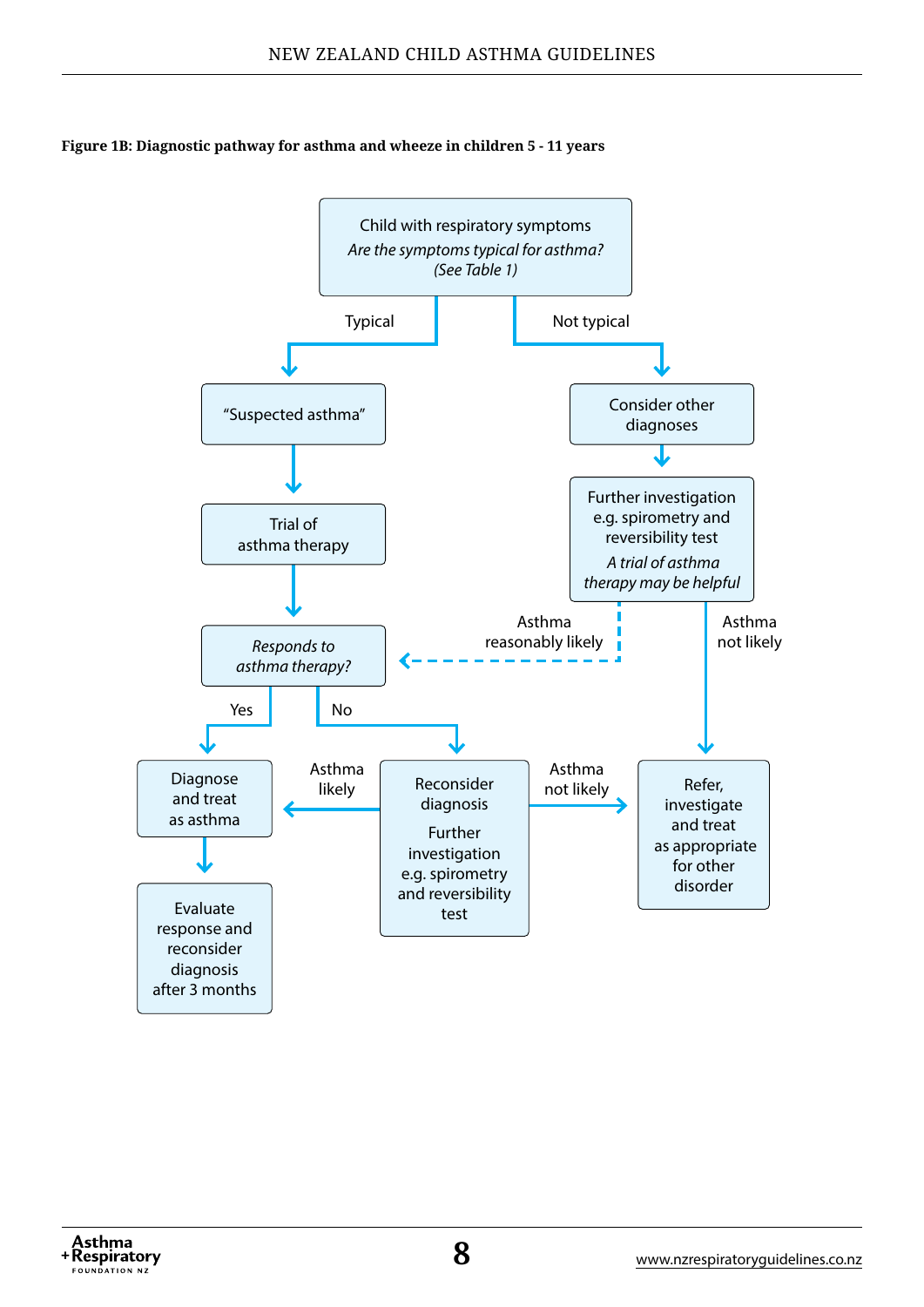## 3. Assessing asthma severity, control and future risk

#### **Goal: All children with asthma are assessed for their severity, control and future risk**

#### **3.1** Evaluation of asthma control and severity

- ● Evaluation of asthma severity, the level of control and the risk of future events are important components of the assessment of children with asthma.
- Asthma control is defined by the frequency of symptoms, the degree to which symptoms affect sleep and activity, and the need for reliever medication.
- ● Poor asthma control is defined as regular symptoms occurring in a usual week that affect the patient's

quality of life, or according to the asthma symptom control measures below.

- Poor control should trigger a review of adherence, inhaler technique and preventer therapy.
- If poor control persists, then reconsider the diagnosis.
- If poor control persists despite above, then consider increasing the asthma treatment step.
- The level of asthma control should be assessed regularly.

Two methods for assessing asthma symptom control are:

- Child-Asthma Control Test (4 to 11 years): [www.asthmacontrol.co.nz](http://www.asthmacontrol.co.nz/)
- GINA assessment of control questions.

#### **Table 2 GINA assessment of asthma symptom control in children 5 - 11 years (See Table 3)1**

**(GINA recommends assessment of risk factors as an essential part of the assessment of asthma control)**

| A. Asthma symptom control                                                                                                                                                                 |                                                         |                    | Level of asthma symptom control |                     |
|-------------------------------------------------------------------------------------------------------------------------------------------------------------------------------------------|---------------------------------------------------------|--------------------|---------------------------------|---------------------|
| In the past 4 weeks, has the patient had:                                                                                                                                                 |                                                         | Well<br>controlled | Partly<br>controlled            | Uncontrolled        |
| • Daytime asthma symptoms more than twice/week?<br>• Any night waking due to asthma?<br>• Reliever needed for symptoms* more than twice/week?<br>• Any activity limitation due to asthma? | No l<br>Yes<br>No.<br>Yes.<br>No.<br>Yes.<br>No.<br>Yes | None<br>of these   | 1-2<br>of these                 | $3 - 4$<br>of these |

#### **(Modified with permission of GINA)**

#### *Practice points – severity and future risk:*

- Assessment of asthma also involves assessing risk of adverse outcomes, including severe flare-ups, death and treatment-related adverse effects (Table 3).
- Severity of asthma is defined by the treatment step (Figures 3 and 4) needed to maintain good control. Work with patient/parent to determine what good control looks like.<sup>6</sup>
- For symptomatic children, asthma severity can be determined only after a therapeutic trial of ICS for at least 8 weeks (Figures 3 and 4). Start the therapeutic trial and book the follow-up appointment for 8 weeks later.
- The best predictor of future asthma flare-ups is the number of flare-ups in the last 12 months.
- Growth (height and weight) should be measured at least annually in children with asthma and plotted on a percentile chart. Fall-off on percentiles suggests poor asthma control; other causes include

malnutrition, frequent oral corticosteroids or after initiation of higher dose ICS.

- Increase in weight may reflect inappropriate diet and steroid dose.
- Monitor healthcare use. Children with high healthcare use (such as hospital admissions, emergency department visits, emergency doctor visits, and unplanned doctor visits) are at high risk for severe or life-threatening asthma.
- Monitor medicine use. Children with high medication requirements or usage (such as courses of oral steroids, frequency of beta-agonist prescriptions, and more prescriptions for betaagonists than ICS) are at high risk for severe or life-threatening asthma.
- Each time the child is seen, and control is assessed, consider stepping up or stepping down therapy, as per Figure 3 and 4.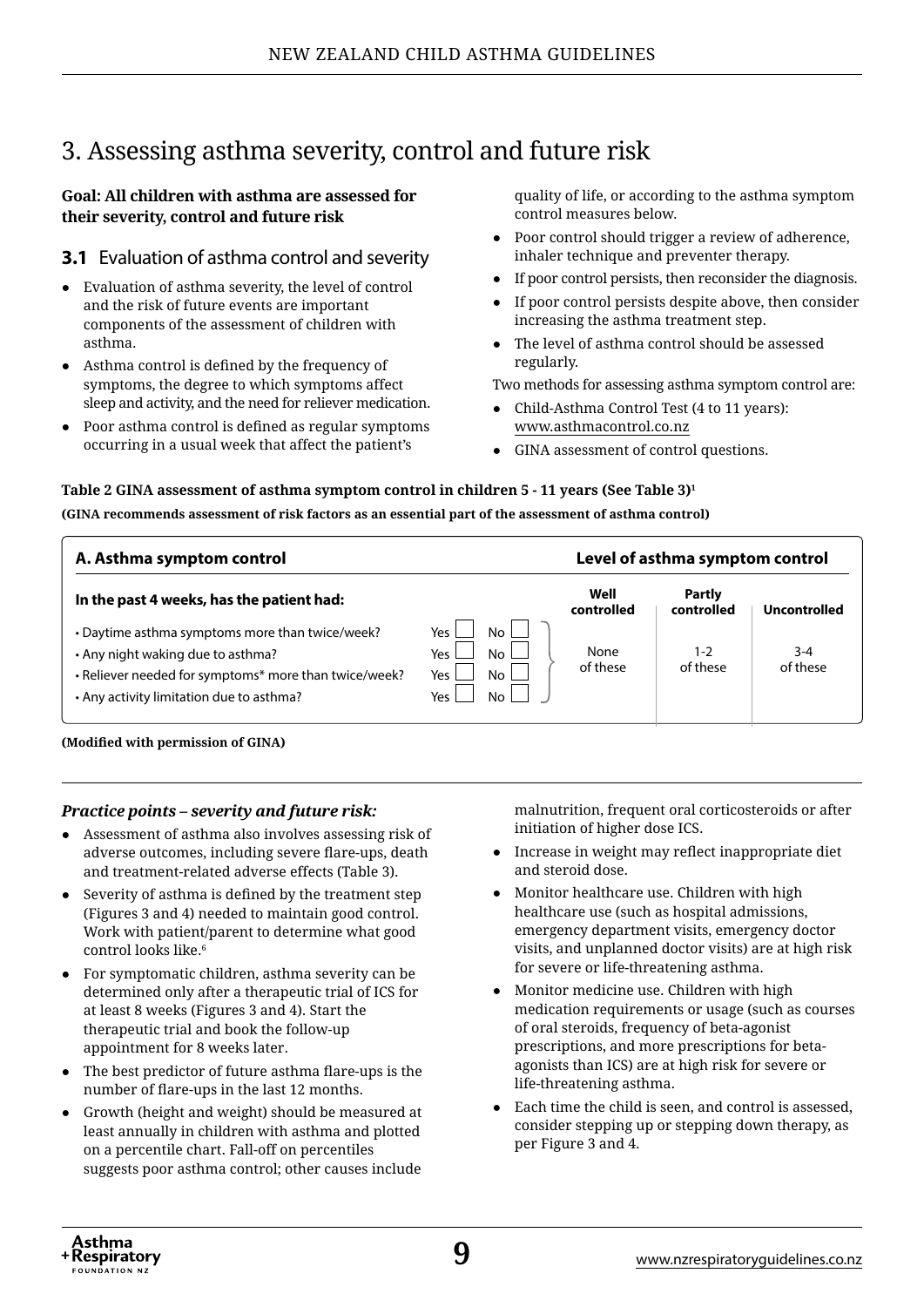#### **Table 3: Features associated with increased risk of severe asthma flare-ups and/or death from asthma**<sup>21</sup>

#### **A. Asthma**

- Poor asthma control.
- Hospitalisation or emergency department visit for asthma in the last year.
- Extreme inhaled bronchodilator use (>1 canister per month).
- History of sudden asthma attacks.
- Intensive care admission or intubation (ever).
- Requirement for long-term oral steroids.

#### **B. Comorbidity**

- Major psychosocial problems.
- Alcohol and drug abuse in family.
- Severe food allergy and anaphylaxis.

#### **C. Other factors**

- Poor inhaler technique.
- Underuse or poor adherence to ICS treatment.
- Tobacco smoke exposure.
- Discontinuous medical care.
- Socioeconomic disadvantage.
- Financial hardship.
- Unhealthy housing.
- Māori and Pacific ethnicity.
- Child protection issues (consider Vulnerable Children Act 2014). [www.legislation.govt.nz/act/public/2014/0040/latest/DLM5501618.html](http://www.legislation.govt.nz/act/public/2014/0040/latest/DLM5501618.html)

## 4. Management approaches

#### **4.1** Identifying management goals with the child and whānau

#### **Goal: The child, family and whānau participate in goal setting**

- Managing asthma requires a partnership between the child, their parents, their whānau, and their healthcare team. This will change and develop as children age and involves patient willingness and understanding, agreeing on management goals.
- Management and partnership are based on a cycle of repeated assessment, adjustment of treatment and review of responses, as outlined in Figure 2.

#### **4.2** Non-pharmacological measures

#### **Goal: Personal, whānau or environmental factors which may be unsettling asthma are identified and addressed (also see 1.10)**

- ● To improve asthma outcomes, avoid exposure to known triggers which precipitate a flare-up, and exposure to smoking or vaping.
- Exercise and physical activity should be encouraged, as exercise induced asthma can be managed. Chlorinated swimming pools may be a trigger for some children.
- Psychosocial stressors are potent triggers of asthma symptoms. Identification of these triggers and the introduction of very simple strategies, such as slow, relaxed breathing when stressed, may help the patient and whānau in managing symptoms.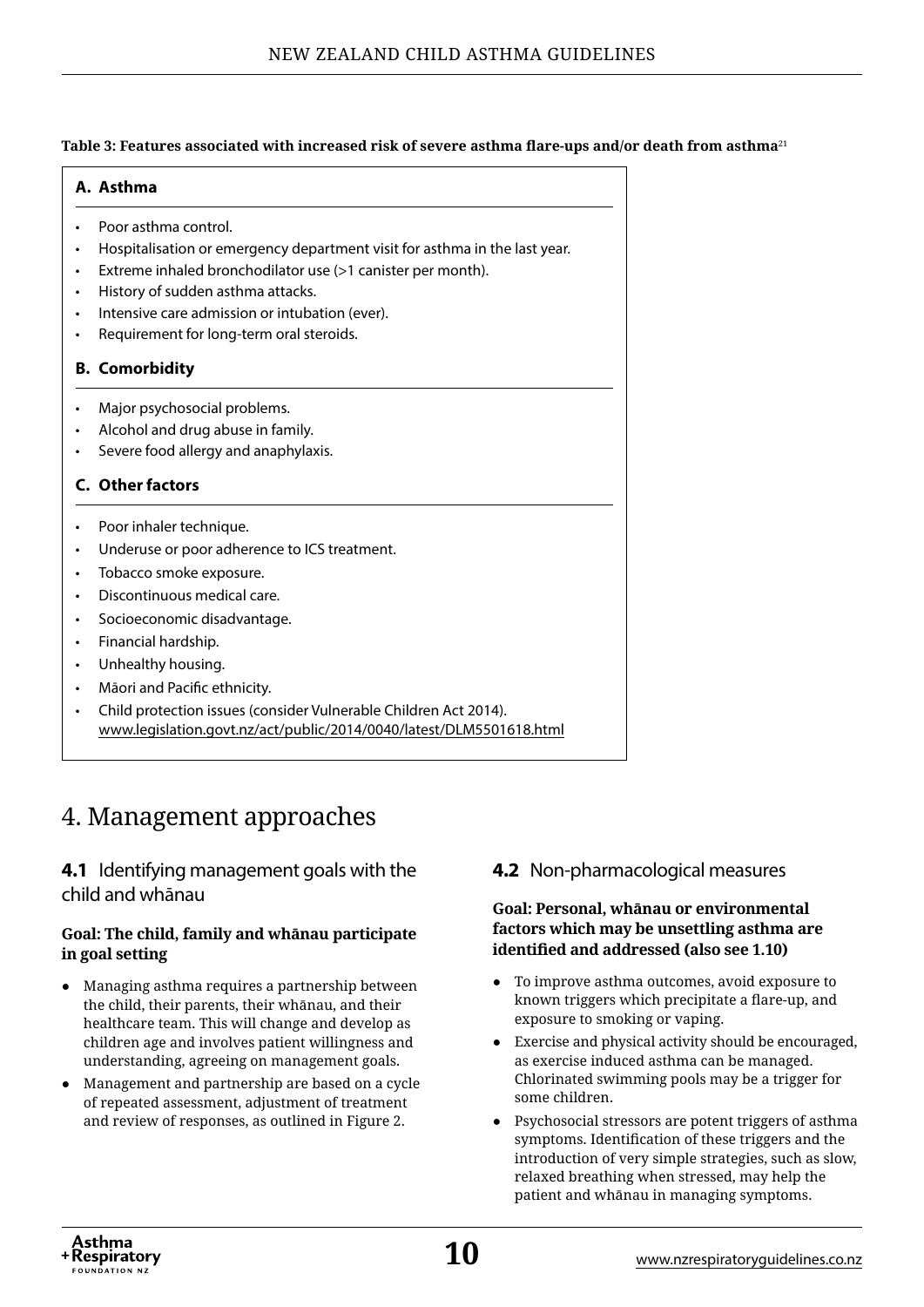- If anxiety or panic play a part, involve the family and whānau to support the patient and consider referral for psychological counselling.
- Dysfunctional breathing or a breathing pattern disorder can be a contributing factor in the severity of symptoms. A physiotherapist can advise on breathing awareness and exercises to help relaxation and improve effectiveness of breathing.
- Keeping the nose clear will help asthma control, as it filters, warms and humidifies the air to the lungs. Saline drops as needed to clear the nose (maximum four times per day) and frequent blowing are usually adequate.
- Asthma control may be improved by better

insulation and avoiding cold, damp, mouldy, or crowded housing.

- Unflued gas heaters may make asthma symptoms worse [www.health.govt.nz/your-health/healthy](http://www.health.govt.nz/your-health/healthy-living/environmental-health/household-items-and-electronics/unflued-gas-heaters)[living/environmental-health/household-items-and](http://www.health.govt.nz/your-health/healthy-living/environmental-health/household-items-and-electronics/unflued-gas-heaters)[electronics/unflued-gas-heaters](http://www.health.govt.nz/your-health/healthy-living/environmental-health/household-items-and-electronics/unflued-gas-heaters).
- ● House dust mite (HDM) avoidance measures are only effective in children who are confirmed to be sensitised to HDM and require impermeable bed encasings to work. <sup>33</sup>
- Modifications to diet, such as eliminating foods, are unlikely to improve asthma control unless confirmed food allergy.



#### **Figure 2: Asthma management as a continuous cycle of monitoring and reassessment, adapted from GINA (1)**

#### **4.3** Self-management

#### **Goal: Effective self/family/whānau education and management is achieved**

- Asthma education and improving health literacy and self-efficacy are fundamental in asthma management and are the responsibility of all health professionals.
- ● All patients with asthma and their caregivers should be offered management education, which should include a written personalised asthma action plan (See 4.4). Ask the patient/parent how best to achieve this.<sup>36, 37</sup>
- The prescriber must ensure that education is given, an action plan is provided, and inhaler technique is checked. Providing a prescription

without addressing these is ineffective.

- Refer to community asthma nurse or nurse educator if the family or whānau have difficulty with self-management, or after any hospital admission with asthma.
- ● Adherence to treatment should be routinely assessed and encouragement provided as part of the self-management education. The health professional should gain an understanding of why the patient/parent is choosing not to follow advice, as there may be specific circumstances which can be addressed. <sup>7, 8</sup>
- Ensure caregivers and whānau understand the importance of not running out of inhalers and prescribed medication. Check that they know the process for obtaining repeat prescriptions.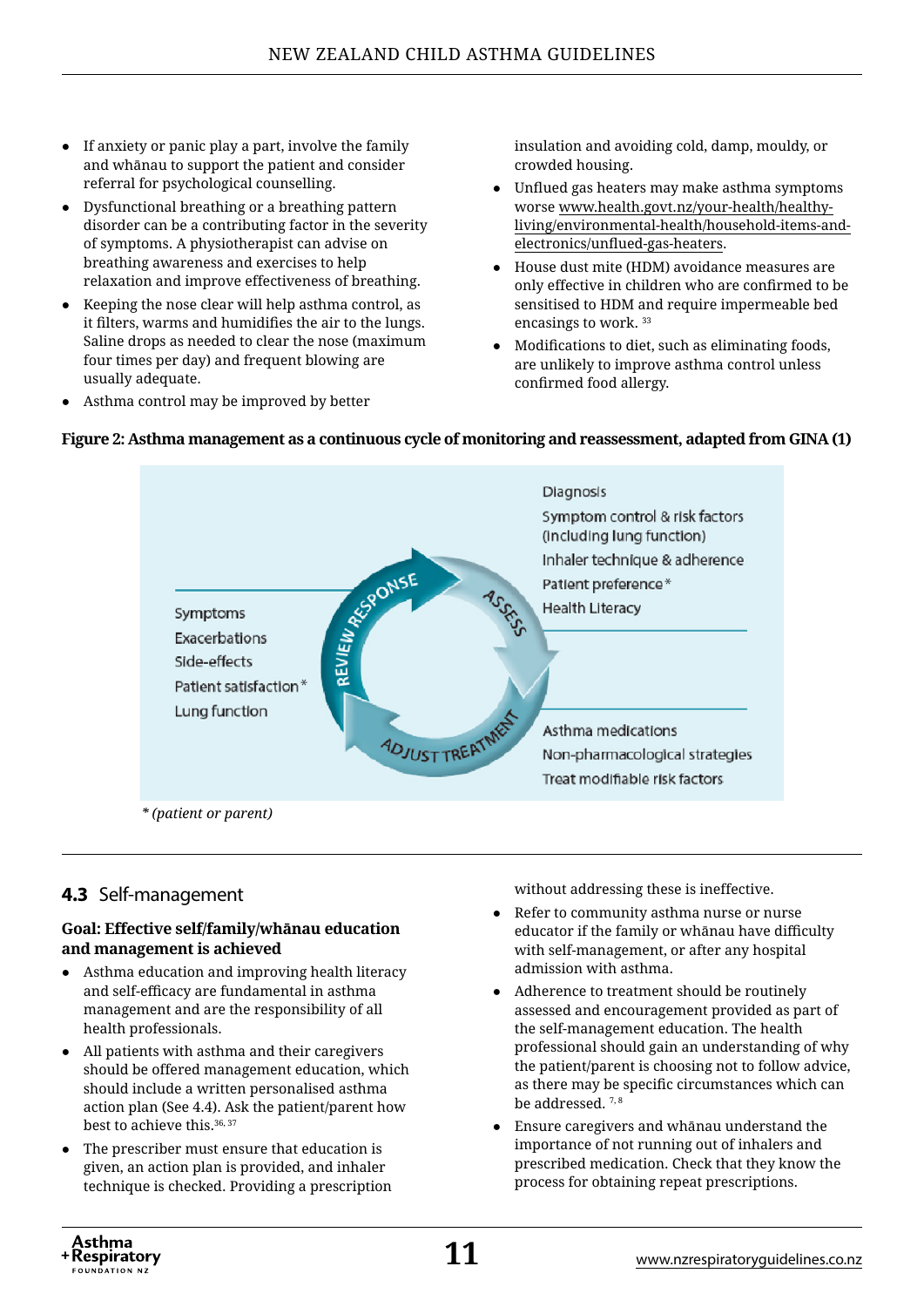- Ensure enough medications are prescribed and reinforce the need for appropriate regular clinical assessment.
- Asthma management should be addressed in all areas where the child spends significant time, including multiple homes, childcare and school.

#### **Practice points – enhancing self-management:**

- ● Asthma education should increase health knowledge about asthma, general health literacy and selfefficacy, and should be reinforced at every visit.
- Teach families to recognise when asthma is poorly controlled, and know when and how to call emergency services.
- Asthma education should utilise a variety of media, including printed materials as well as verbal explanations, and printed materials in the first language if possible, e.g. [www.pamp.co.nz](http://www.pamp.co.nz/), a website which produces simple, individualised pictorial asthma medication plans in Te Reo Māori, Samoan, Tongan, Tuvaluan and Chinese<sup>24</sup>.
- Education should be delivered in chunks and delivered across multiple visits instead of all at once.
- Education should be developmentally appropriate. As children mature, offer further information, and coach to take increasing responsibility for their care.
- Ask children and families what they already know, then add to their knowledge by 'scaffolding' new information in manageable steps.
- Inhaler technique should be routinely assessed wherever possible and training provided as part of self-management education.

#### **4.4** Asthma action plans

#### **Goal: All children with asthma are provided with an asthma action plan**

- ● To assist in self-management of childhood asthma, consider all of the child's regular caregivers and environments in preparing and distributing the action plan.
- Asthma action plans that are symptom-based, rather than PEF-based, are preferred in children, although some older children may want a PEF-based plan.
- Child asthma action plans from the Asthma and Respiratory Foundation NZ can be downloaded from: [www.nzasthmaguidelines.co.nz/resources](https://www.nzasthmaguidelines.co.nz/resources)
- The *Child Asthma Action Plan* should be written and reviewed with the caregivers and whānau. It must be individualised for the child and culturally appropriate (see Appendix A).
- A *Child Asthma Symptom Diary* may be used to clarify the pattern of symptoms and response to treatment, to guide the Action Plan (see Appendix B).

The My Asthma App may be helpful in developing the action plan and can be downloaded from: Android: [bit.ly/AsthmaAppAndroid](http://bit.ly/AsthmaAppAndroid) or Apple: [bit.ly/AsthmaAppApple](http://bit.ly/AsthmaAppApple)

#### **Practice points – asthma action plans:**

- Always involve the child by using developmentally appropriate language.
- Ensure the child (in an age appropriate manner) and the caregivers and whānau understand the plan.
- ● Keep a record of the plan and provide copies of the *Child Asthma Action Plan* for all caregivers – including multiple homes, childcare or school.
- ● Review the plan at least annually with the child, family and whānau. The frequency of reviews will depend on the whānau's confidence and competence with asthma management.
- ● Highlight the need to take 2 puffs of reliever prior to exercise if the child has exercise related symptoms.
- ● The instructions on the *Child Asthma Action Plan* should be specific enough that re-interpretation or re-prescription by another health professional is not necessary when performing education.

#### **4.5** Māori – getting it right for Māori children with asthma

#### **Goal: Māori children have asthma outcomes equal to non-Māori and non-Pacific children**

Māori rights in regards to health, recognised in Te Tiriti O Waitangi and other national and international declarations, promote both Māori participation in health-related decision making, as well as equity of health outcomes for all New Zealanders.

Currently, Māori with asthma are more likely to be hospitalised or die due to asthma. Despite this, Māori with asthma are less likely to be prescribed ICS, have an asthma action plan, or receive adequate education. Major barriers to good asthma management for Māori may include access to care, discontinuity and poorquality care, and poor health literacy.

Māori whānau have greater exposure to environmental triggers for asthma, such as smoking, vaping and poor housing 9, <sup>25</sup>

The aim should be equitable outcomes, not just equitable treatment. The evidence of the health literacy demands, barriers, facilitators, and steps to delivering excellent asthma management with Māori are described in He Māramatanga Huangō: Asthma Health Literacy for Māori Children in New Zealand.

It is recommended that for Māori with asthma:

Māori leadership is required in the development of asthma management programmes that improve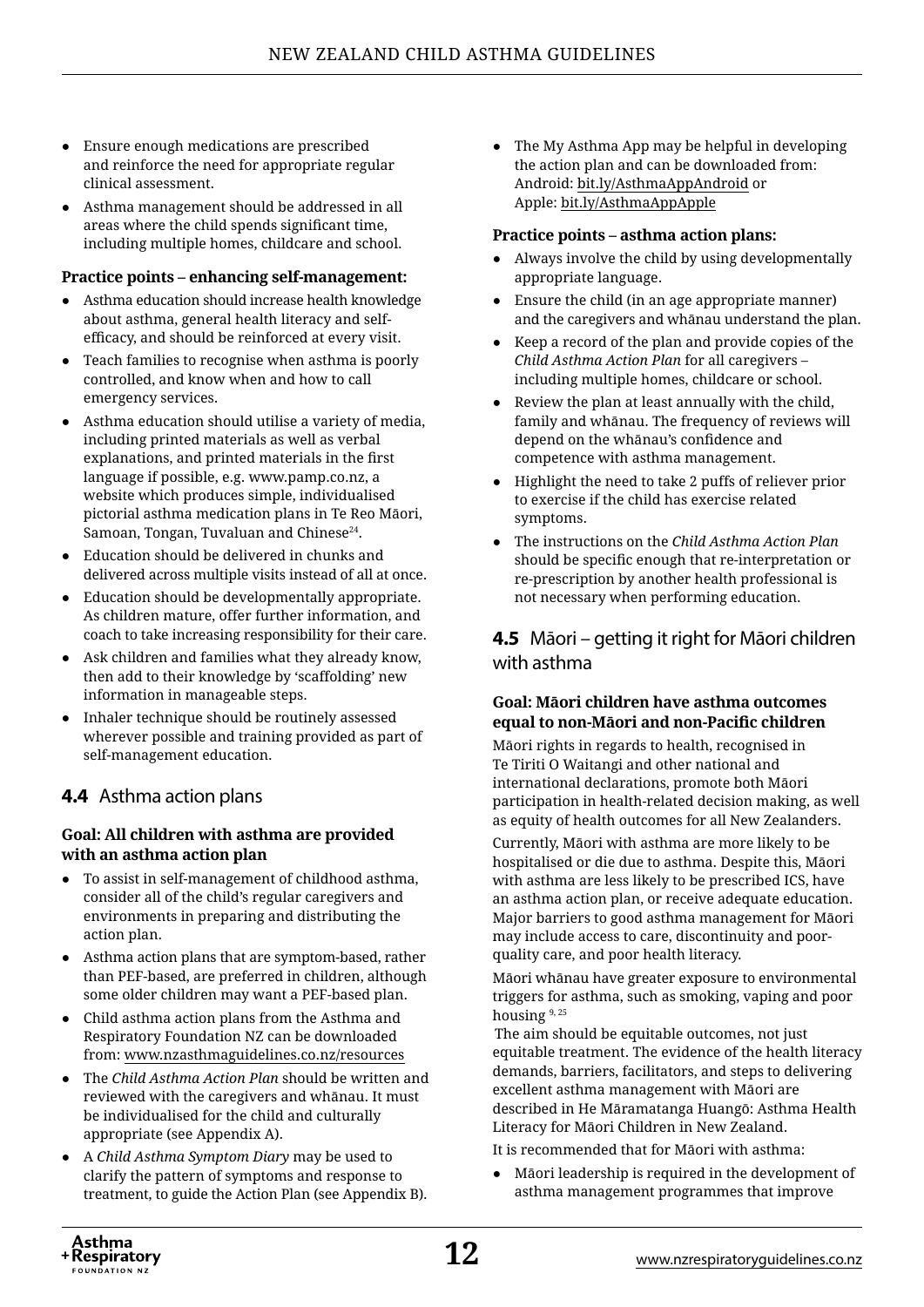access to asthma care and facilitate 'wrap-around' services to address the wider determinants (such as housing or financial factors) for Māori with asthma.

- A systematic approach to health literacy and asthma education for Māori whānau is required.
- Asthma healthcare providers should support staff to develop cultural competency skills for engaging Māori with asthma and their whānau, in line with professional requirements.
- Asthma providers should undertake clinical audit or other similar quality-improvement activities to monitor and improve asthma care and outcomes for Māori.26

#### *Practice points – Māori at every review:*

- Ensure all Māori children with wheeze and asthma receive appropriate preventer therapy.
- Ensure all Māori children with wheeze and asthma have an action plan.
- Ensure all Māori children with wheeze and asthma and their whānau receive asthma education and that this repeated in appropriate-sized chunks.
- ● Consider a referral to a local Māori health provider if available.

#### **4.6** Pacific peoples – getting it right for Pacific children with asthma

#### **Goal: Pacific children have asthma outcomes equal to non-Pacific & non-Māori children**

The Pacific population is diverse and growing fast, with Pacific children numbering one in four babies born in Auckland. Pacific children have great disparities and unequal access to healthcare compared with other New Zealand children. 27-32

Changes will come from health workers understanding the drivers for poor health in minority groups, and action at multiple levels of the health and social systems. Central action to improve the health of Pacific children will be a commitment to work with the strengths of the Pacific communities.

The following recommendations for action needed for good levels of health services and practitioners are based on theory and lessons from good practice:

- Understand the Pacific population profile, with the majority living in urban areas. Perform an audit on the clinical activities and understand who is registered with the service, and who is registered but do not attend.
- With over 60% of Pacific children living in families with hardship and 30% in severe hardship, material insecurities will affect caregiver and whānau

engagement with health providers. Practitioners should explore these insecurities and set up effective pathways to address these.

Research shows communication difficulties are a barrier for healthcare. Assess the level of English language proficiency, and use interpreters if necessary. Use asthma self-management resources written in the first language whenever possible.

#### *Practice points – Pacific children at every review:*

- Ensure all Pacific children with wheeze and asthma receive appropriate preventer therapy.
- Ensure all Pacific children with wheeze and asthma have an action plan.
- ● Ensure all Pacific children with wheeze and asthma and their family and aiga receive asthma education and that this repeated in appropriate-sized chunks.
- Consider a referral to a local Pacific health provider if available.

#### **4.7** Health systems approaches

#### **Goal: All aspects of the health system will support better asthma care, aiming to achieve equity and improve outcomes**

Good asthma management requires a system approach incorporating information systems to improve quality and service delivery.

The following are recommended:

- Computerised decision-support systems, such as web-based systems for self-management. These should incorporate simple tools for the assessment and monitoring of asthma control.
- ● School-based asthma interventions, such as education programmes and *Asthma Friendly Schools*.
- Pharmacy-based interventions, such as inhaler technique education and the identification of asthma medicine uptake from dispensing history e.g. infrequent preventer dispensing history.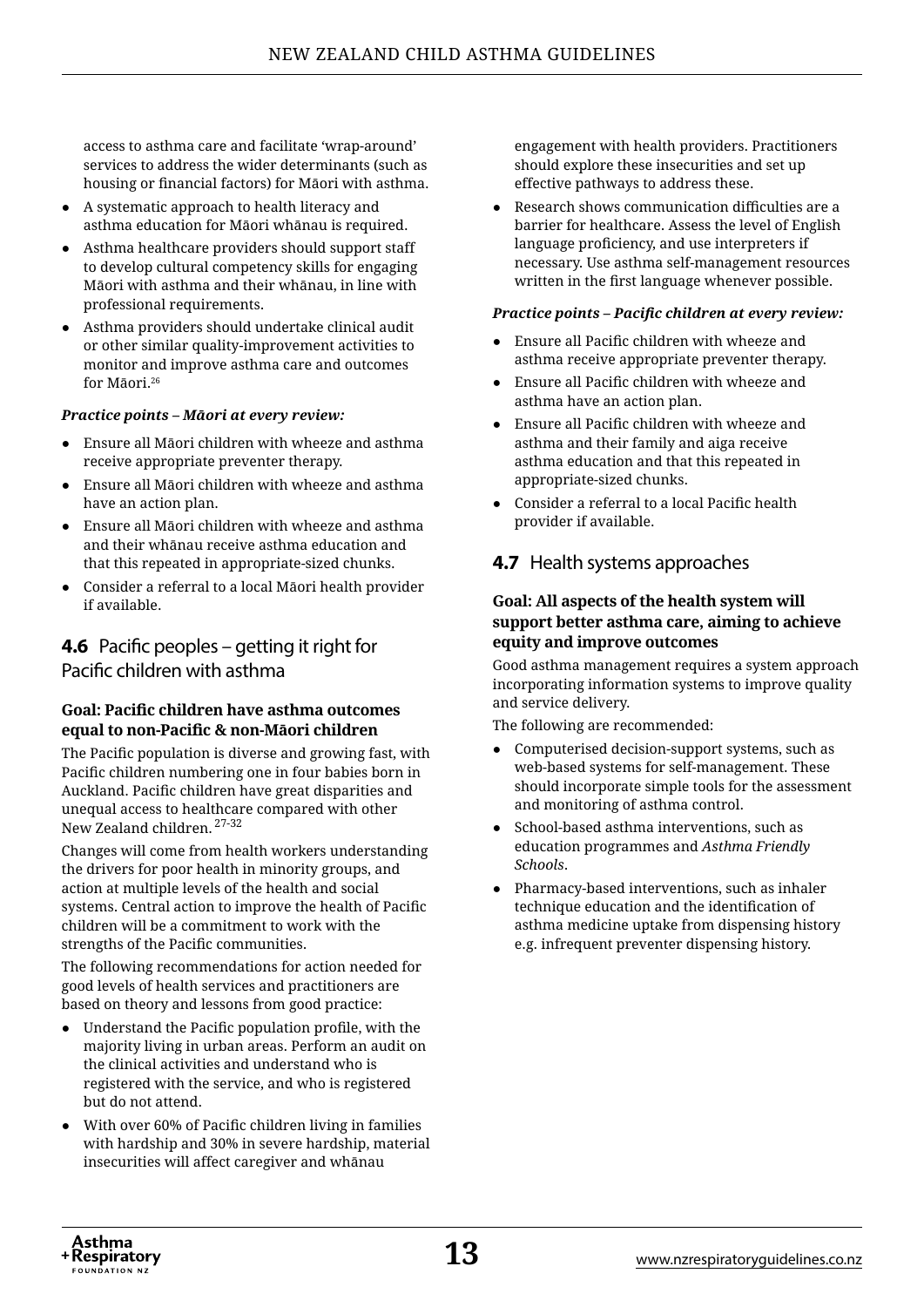## 5. Medicines

#### **5.1** Inhaler devices at different ages

#### **Goal: The correct inhaler device is considered and age appropriate**

- ● Prescribe an inhaler device that is appropriate for the development of the child and ensure that the child and/or caregiver is able to demonstrate they can use it correctly (Table 4).
- Health professionals who teach patients should ensure they have correct inhaler technique themselves.

**Table 4: Inhaler devices recommended by age group**

- ● When teaching inhaler technique, have the child or caregiver demonstrate how they use the device. Use checklists and reminder lists to identify and correct errors.
- Inhaler technique needs to be taught repeatedly. Check inhaler technique and adherence at every visit by asking the child or caregiver to demonstrate how they use the device.
- Advise not to share inhalers.
- Consider alternative inhaler devices if the patient has persistent difficulty with technique.

| <b>Inhaler device</b>               | < 2 years | 2-4 years                    | 5-7 years | 8-11 years                                       |
|-------------------------------------|-----------|------------------------------|-----------|--------------------------------------------------|
| pMDI, small volume spacer<br>& mask | Yes       | May transition to<br>no mask |           |                                                  |
| pMDI & spacer No mask               |           | Possible                     | Yes       | Yes                                              |
| pMDI (alone)*                       |           |                              |           | Possible, but use with a<br>spacer is preferable |
| Dry powder device                   |           |                              | Possible  | Yes                                              |
| Breath-activated device             |           |                              | Possible  | Yes                                              |

*\*A spacer should be used with the pMDI for the regular administration of ICS, and for the administration of SABA in the setting of an acute attack.* 

#### **5.2** Stepwise approach to long-term asthma treatment

#### **Goal: The right step of medicine in the right device is used for the age and symptoms of the child**

- In the stepwise approach to management, children step-up and down therapy as required to achieve and maintain control of their symptoms and reduce the risk of asthma flare-ups.<sup>6, 8, 34</sup>
- Achieving good control requires frequent and repeated assessments. This may require the use of recall or follow-up systems.
- At each step, check inhaler technique, adherence to treatment, understanding of a self-management plan, and barriers to self-care. 6,8, 31-33,36-38
- Most children who are compliant and have good inhaler technique will be well controlled on standard preventer therapy - if they are not, then reconsider the diagnosis.
- Alternative therapies, such as tiotropium, may be considered in some children on specialist advice. Tiotropium, a long-acting [muscarinic receptor](https://en.wikipedia.org/wiki/Muscarinic_receptor) [antagonist](https://en.wikipedia.org/wiki/Receptor_antagonist) (LAMA), is currently licensed for use but not funded for asthma indications in New Zealand<sup>22</sup> and the role of LAMAs in paediatric asthma is not yet clear.
- At Step 5, oral steroids, oral theophylline, and monoclonal antibody therapy, may be considered as an add-on treatment, if directed by a paediatrician.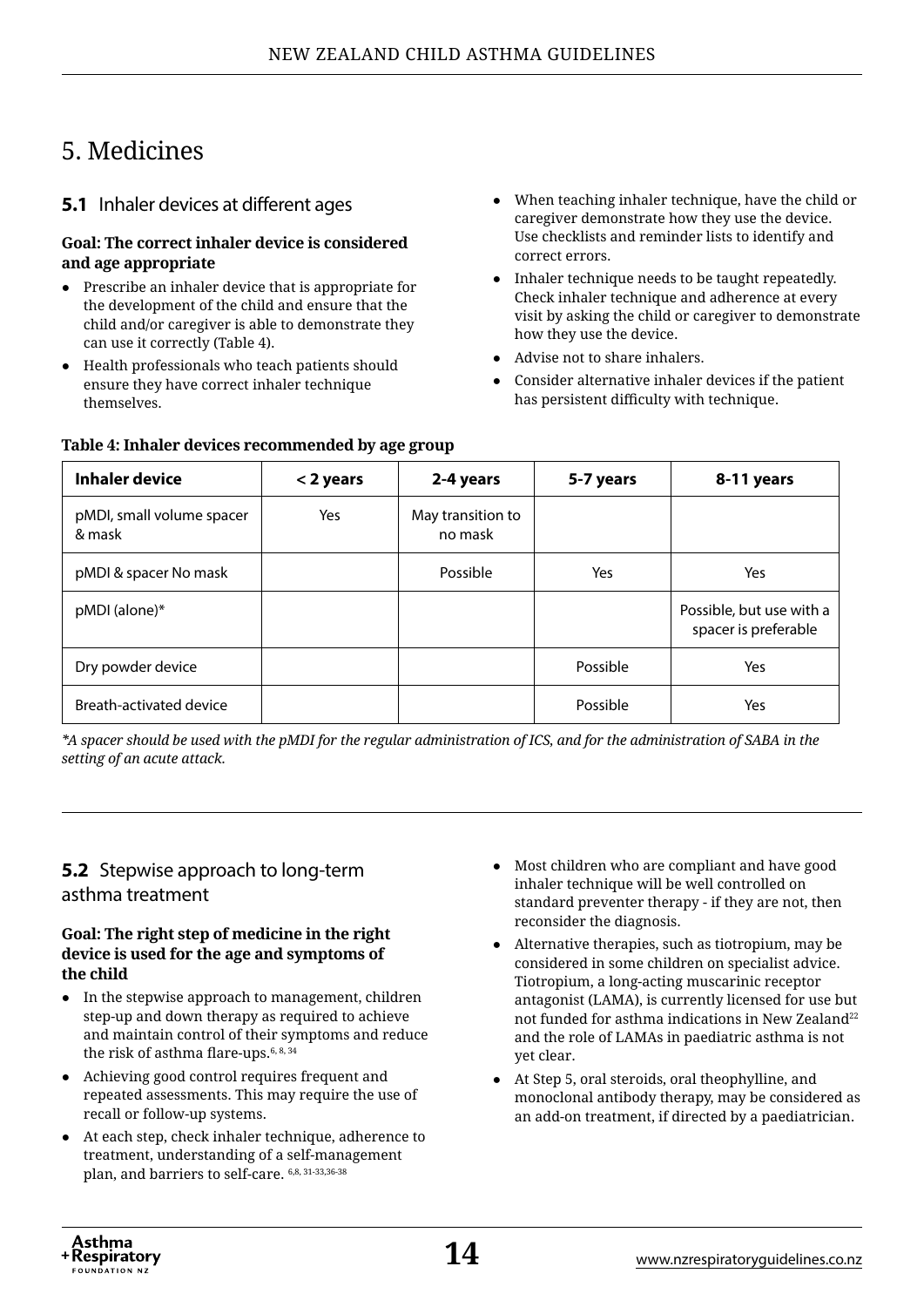#### **Figure 3: Stepwise approach to treatment of children with wheeze 1 - 4 years**



#### **STEP DOWN** if stable for 3 months step down in incremental fashion If relapses, resume previous level of therapy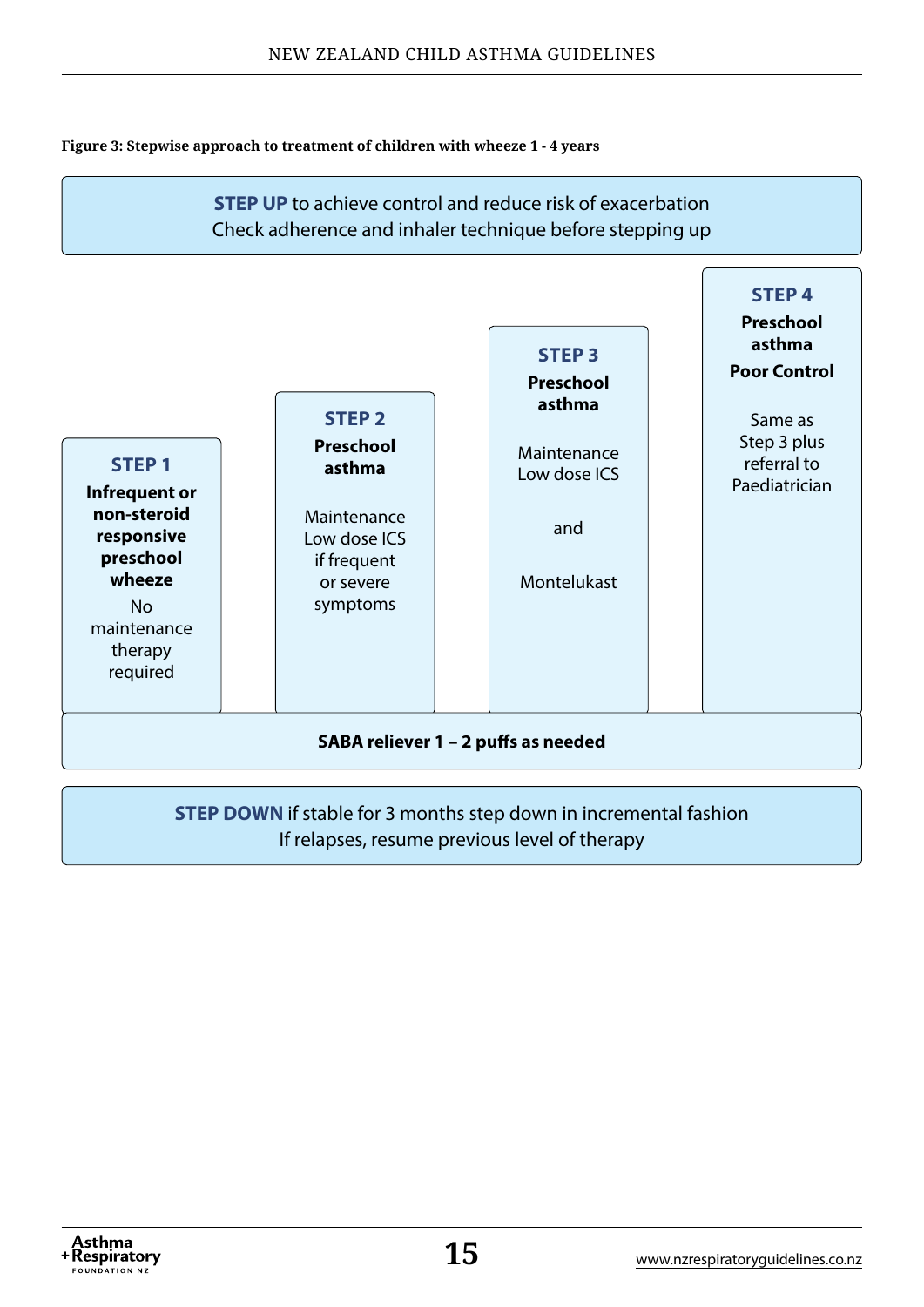#### **Figure 4: Stepwise approach to treatment of children with asthma 5 - 11 years**



If relapses, resume previous level of therapy

#### *Practice points – stepwise management:*

- Step–up and Step-down are determined by asthma control (see 3.1 Asthma Control Test and Table 2). Step-up may be required when asthma is partially controlled or uncontrolled. Once asthma has been well-controlled for at least 8 weeks, consider Stepdown, and reassess control after at least 12 weeks.
- Many children have intermittent asthma (Step 1) and do not need an asthma preventer; however, children with a flare-up in the last 12 months are at increased risk and a preventer considered.
- Recommended doses of ICS are lower in children than adults (See Table 5). The usual maximum daily dose in children is also lower than adults, and equivalent to beclomethasone 800 micrograms, or fluticasone propionate 500 micrograms. Both these

doses are at the top of the dose response curve. If this dose is exceeded there is no therapeutic benefit, and there is an increase in adverse medication effects.

- ● When issuing repeat prescriptions for reliever inhalers, ensure that preventer medication is being used.
- When writing prescriptions for inhalers, ensure that directions are written so the pharmacist may dispense the number of inhalers required by the patient as allowed within the 3-month supply limit. Additional inhalers may be required for children living across two households or needing extra inhalers for school.
- ● Influenza vaccination should be encouraged for all children and preschoolers at future risk of a flare-up.
- Remember non-pharmacological approaches to management as well as medicines (see 1.10 and 4.2).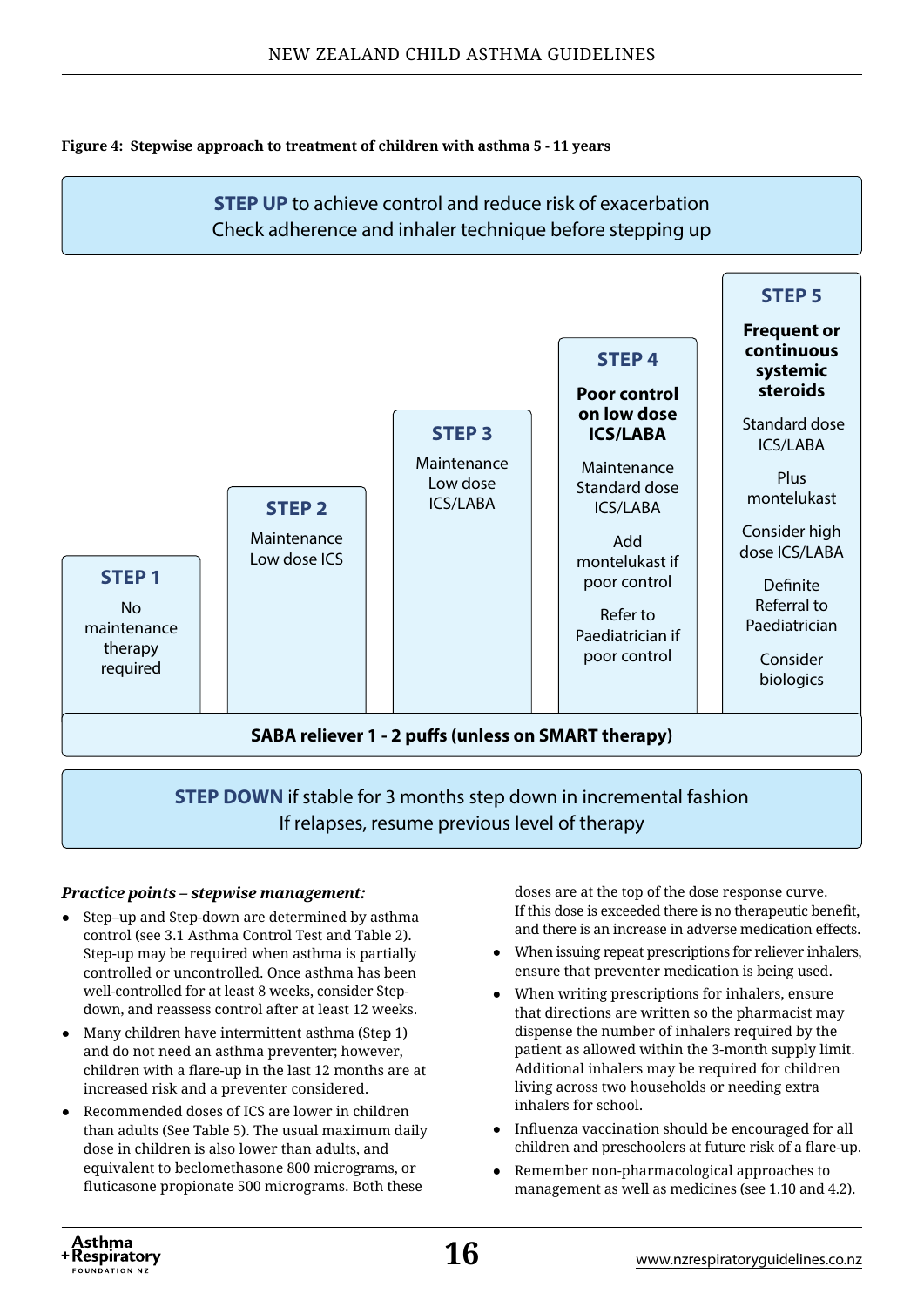#### **5.3** Initial treatment choices (when to add ICS)

#### **Goal: For children with asthma, ICS are prescribed and taken when indicated**

- ● At initial diagnosis, all children with asthma should be provided with a SABA to take as required for relief of symptoms.
- It is recommended that ICS therapy is introduced if children have symptoms > 2 times per week, use their reliever > 2 times per week, have regular night waking in the past month, or have a flare-up requiring oral steroids in the previous year. <sup>8</sup>
- ● ICS therapy should also be introduced if there is

excessive pickup or purchase of reliever inhalers (3 or more per year).

- Diagnosis is often made at a time when preventer therapy should be introduced.
- If the child is likely to have an asthma flare-up in a particular season or time of the year, then they should be prescribed ICS therapy during that time.
- In preschoolers, intermittent ICS therapy may be used as an alternative to regular therapy. This is initiated at the first sign of an URTI at "standard" dose (Table 5). $23$  Regular rather than intermittent therapy is preferred for those with frequent symptoms.

**Table 5: The recommended low and standard daily dose of ICS in children with asthma. "High" doses are double the standard doses (see Tables 4 and 5)**

| Low dose                              |             | <b>Standard dose</b>                  |                 |  |  |  |  |  |
|---------------------------------------|-------------|---------------------------------------|-----------------|--|--|--|--|--|
| Beclomethasone dipropionate           | 200 mcg/day | Beclomethasone dipropionate           | 400-500 mcg/day |  |  |  |  |  |
| Beclomethasone dipropionate ultrafine | 100 mcg/day | Beclomethasone dipropionate ultrafine | 200 mcg/day     |  |  |  |  |  |
| <b>Budesonide</b>                     | 200 mcg/day | Budesonide                            | 400 m cq/day    |  |  |  |  |  |
| Fluticasone propionate                | 100 mcg/day | Fluticasone propionate                | 200-250mcg/day  |  |  |  |  |  |

#### *Practice points on ICS:*

- The daily doses of ICS in children, which achieve 80-90% of maximum efficacy, are the low doses shown in Table 5. The doses labelled 'standard' doses are the same microgram/day 'standard' doses in the Adolescent and Adult Asthma Guidelines.
- ICS should be administered from a pMDI with spacer, or from a dry-powder inhaler. The child's ability to use the inhaler should be checked. 6,7, 42, <sup>43</sup>

#### **5.4** When to add LABA therapy in children 11 years and under

#### **Goal: LABAs should never be prescribed without ICS**

- Combination ICS/LABA combined single inhaler treatment should be prescribed at a fixed maintenance dose and patients also prescribed a SABA as a reliever therapy. LABA monotherapy is unsafe.
- $\bullet$  LABAs should not be used in children < 4 years of age. Montelukast should be used instead as add-on therapy.
- LABAs (with ICS) should not be initiated when the child is clinically unstable. They should be stopped if they are ineffective or worsen asthma stability.
- The LABA should be stopped if the child deteriorates after starting it.
- The LABA should be stopped after 3 months if ineffective.

#### **5.5** SMART Therapy

SMART therapy ('Single combination ICS/LABA inhaler Maintenance And Reliever Therapy') is the use of a combination ICS/fast onset LABA inhaler as both maintenance and reliever therapy in children. There is one previous study of combined ICS/LABA maintenance and reliever showing a marked reduction in exacerbations, compared to fixed doses of ICS/LABA or ICS plus SABA.<sup>44</sup> ICS and SABA combinations are also under study.<sup>45</sup>

At the moment, there is insufficient evidence to recommend SMART therapy as first line therapy in children 11 years and under, but it may be considered on specialist advice in select children who are poorly controlled on Steps 3 - 5:

- ● The child should be able to use the inhaler device effectively even when short of breath.
- The child and/or carer should understand the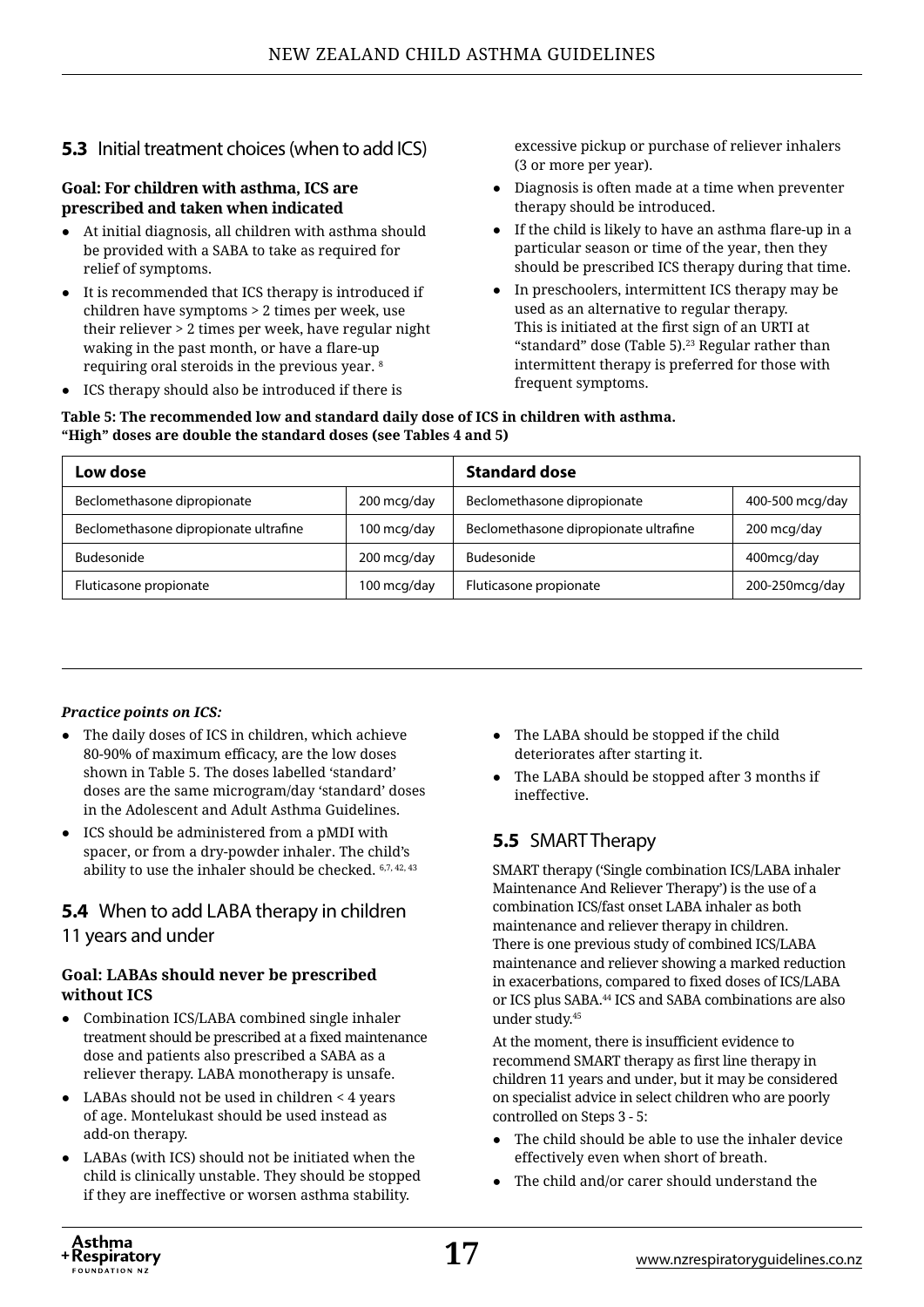upper limit on reliever doses per day allowed in the action plan, before seeking medical assistance.

- A long-acting beta-agonist with rapid onset of action must be used, and the only product licensed in New Zealand for this approach is Symbicort via turbuhaler.
- Prescription should be for one puff twice daily of the 100/6 microgram turbuhaler as the regular scheduled maintenance dose.
- One puff is given as needed as reliever. Up to 4 reliever puffs per day may be used. After this, the child and caregiver should seek medical attention for a flare-up.
- When presenting to primary or secondary care for a flare-up, a SABA may be given as usual.

#### **5.6** Montelukast

- ● In preschoolers, montelukast should be trialled as add-on therapy for children who remain poorly controlled on ICS.
- ● In school age children, montelukast may be trialled in children poorly controlled on combined ICS/LABA therapy.
- ● As montelukast is not effective in all patients, the trial should be stopped if not successful or if there are adverse effects.
- Montelukast may also be considered as an alternative to ICS at Step 2 in preschool and schoolage children, but ICS are generally more effective. <sup>46</sup>
- The dose of montelukast is 4 mg once daily in children under 5 years and 5 mg in school-age children. The different doses are different formulations, so the effective dose is quite different between them.
- Montelukast is generally safe with a similar rate of

adverse events as placebo in trials.47,48 However, due to neuropsychiatric side-effects, the medication should not be used for mild symptoms, and parents should be warned to stop the medication if there is increased suicidal ideation in older children, or sleep and behavioural disturbance.

#### **5.7** Specialist referral and step 5 therapy

Children requiring frequent or continuous doses of systemic steroids (more than 14 days in a 12-month period), or who are poorly controlled at Step 4, or who are on Step 5 should be referred to a specialist paediatrician for review.

- ● Lack of response to preventer therapy suggests the child may not have asthma and the diagnosis should be reviewed, which may require specialist investigation.
- A prolonged course ( $> 7$  days) of daily or alternate day oral corticosteroid may be required in some cases to gain symptomatic control, and this may best be prescribed under specialist supervision and with objective monitoring of benefit.
- Children are at greater risk of adverse events to systemic steroids than adults and should be monitored, and any affects on growth assessed by a specialist if they receive frequent steroids.
- Injectable biologic anti-inflammatory agents (e.g. omalizumab and mepolizumab), which prevent flare-ups and reduce the need for systemic corticosteroids, are now available. These require specialist review for funding and need to be initiated in a secondary care setting. These agents are safe and effective and where appropriate their use is encouraged, but outside the scope of these guidelines.

## 6. Treatment of acute severe asthma (primary care, after-hours care or ED)

#### **Goal: All children should be managed to avoid life-threatening asthma or death**

Acute asthma management is based on:

- Objective measurement of severity.
- Assessment of the need for referral to hospital and/or hospital admission (Table 5).
- Administering treatment appropriate for the degree of severity.
- Repeatedly reassessing the response to treatment.
- ● Monitor pulse rate, respiratory rate, accessory muscle use and ability to speak (words/breath).
- Key priorities include identification of a lifethreatening attack requiring urgent admission to intensive care, and a severe asthma attack requiring hospital admission (Table 6 and Figure 5).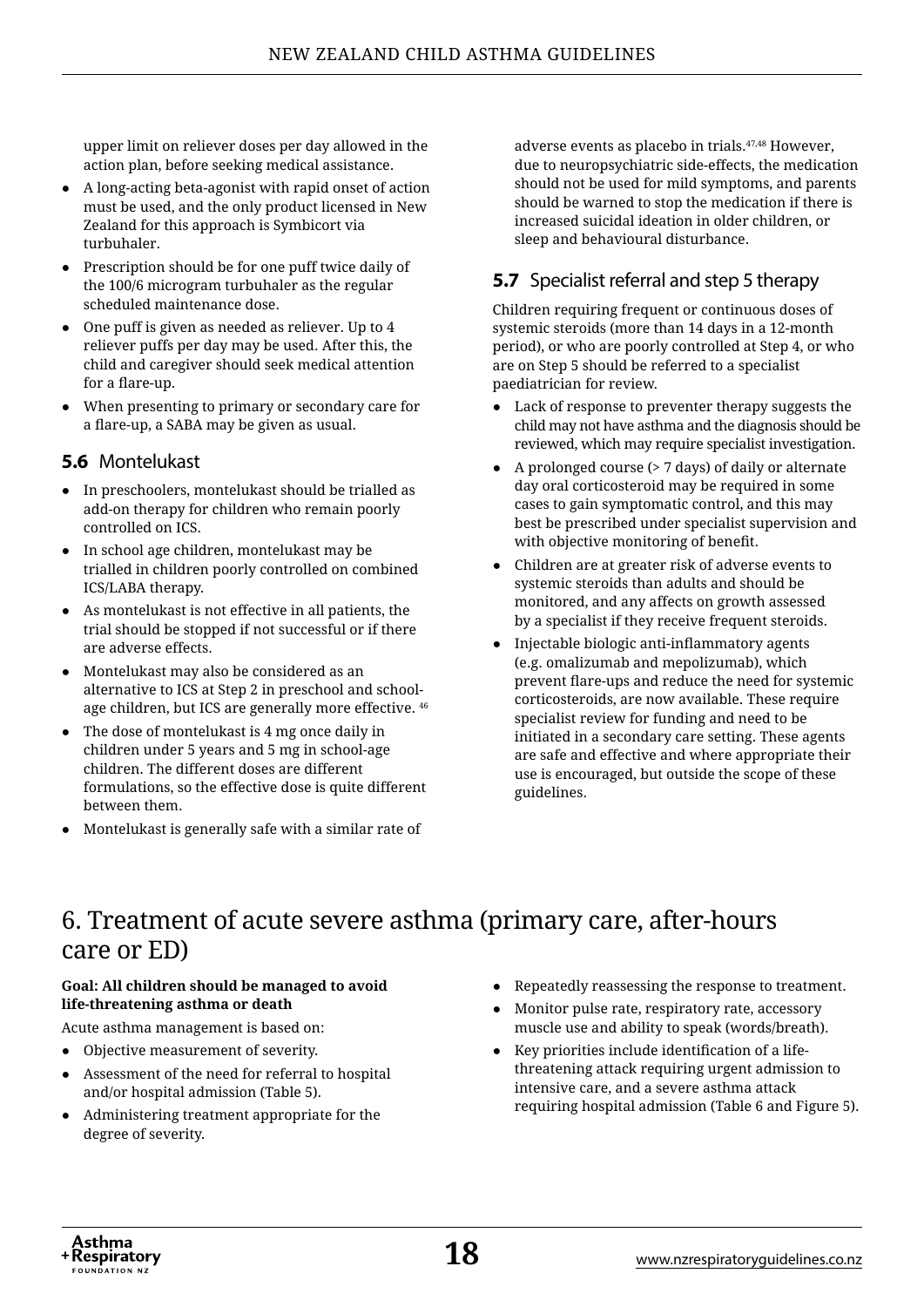#### **Table 6: Criteria for acute referral to hospital and/or hospital admission in children**

- Child with any feature of life-threatening asthma.
- Child with any feature of an acute severe attack persisting after initial treatment.
- Child in whom other considerations suggest that admission may be appropriate:
	- Still have significant symptoms after initial treatment
	- Psychosocial problems in child or parent/caregiver
	- Physical disability or learning difficulties
	- Previous near-fatal or brittle asthma
	- Flare-up despite adequate dose of oral steroids pre-presentation
	- Presentation at night
	- Remote location or without transportation/communication

*Nebulisation, spirometry and peak expiratory flow monitoring are aerosol generating procedures and their use should be minimised while COVID-19 is a risk.*

#### *Practice points – acute severe asthma:*

- ● A lack of response to initial bronchodilator treatment and/or a requirement for repeat doses 2-hourly or more often indicates the need for referral to hospital and/or admission.
- For most children, initial treatment with beta-agonist via a spacer and oral steroids is likely to be sufficient. Reserve nebulised beta-agonists for those with severe asthma who require continuous oxygen.<sup>49</sup>
- If the child does not respond to initial therapy via spacer, carefully observe spacer technique, and if inhalation is ineffective use a nebuliser.
- The standard regimen for a course of prednisone in the situation of severe asthma is 1 - 2 milligrams/kg (to a maximum of 40 milligrams) daily for 3 - 5 days.
- Steroids, such as oral prednisone are not likely to be effective in children < 5 years. In this age group, they should be reserved for children admitted to hospital (or who are en route) and who are on oxygen.
- In ambulance or hospital consider IV magnesium sulphate according to local protocol if the patient is life-threatening or a patient with severe asthma is deteriorating. Salbutamol and sometimes aminophylline may also be used depending on local protocols.
- Non-invasive ventilation in life-threatening asthma is not recommended outside of an intensive care setting.
- For children with acute severe asthma who are treated in primary care or discharged from the after-hours clinic or ED, long-term management should be reviewed and follow-up appointment within the week with their primary healthcare team should be arranged.
- All children  $\geq 5$  years who have presented with acute severe asthma, and who are not taking ICS, should be prescribed ICS before going home. <sup>8</sup>
- ● Avoid prescribing antibiotics, unless clear evidence of a bacterial infection. Asthma flare-ups are usually caused by viruses.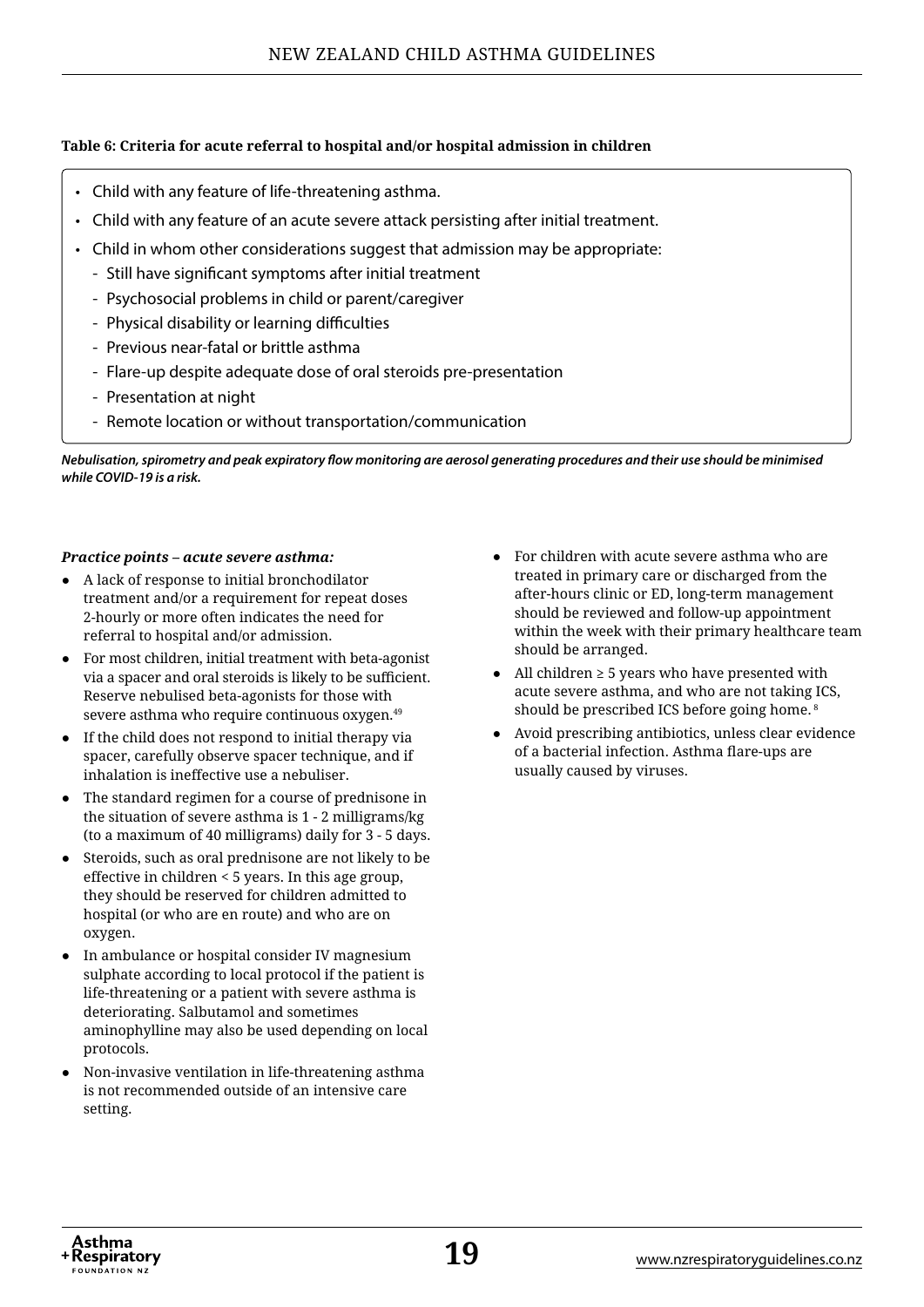**Figure 5: Algorithm for community management of moderate, severe and life-threatening acute asthma in children 4 – 11 years.** 



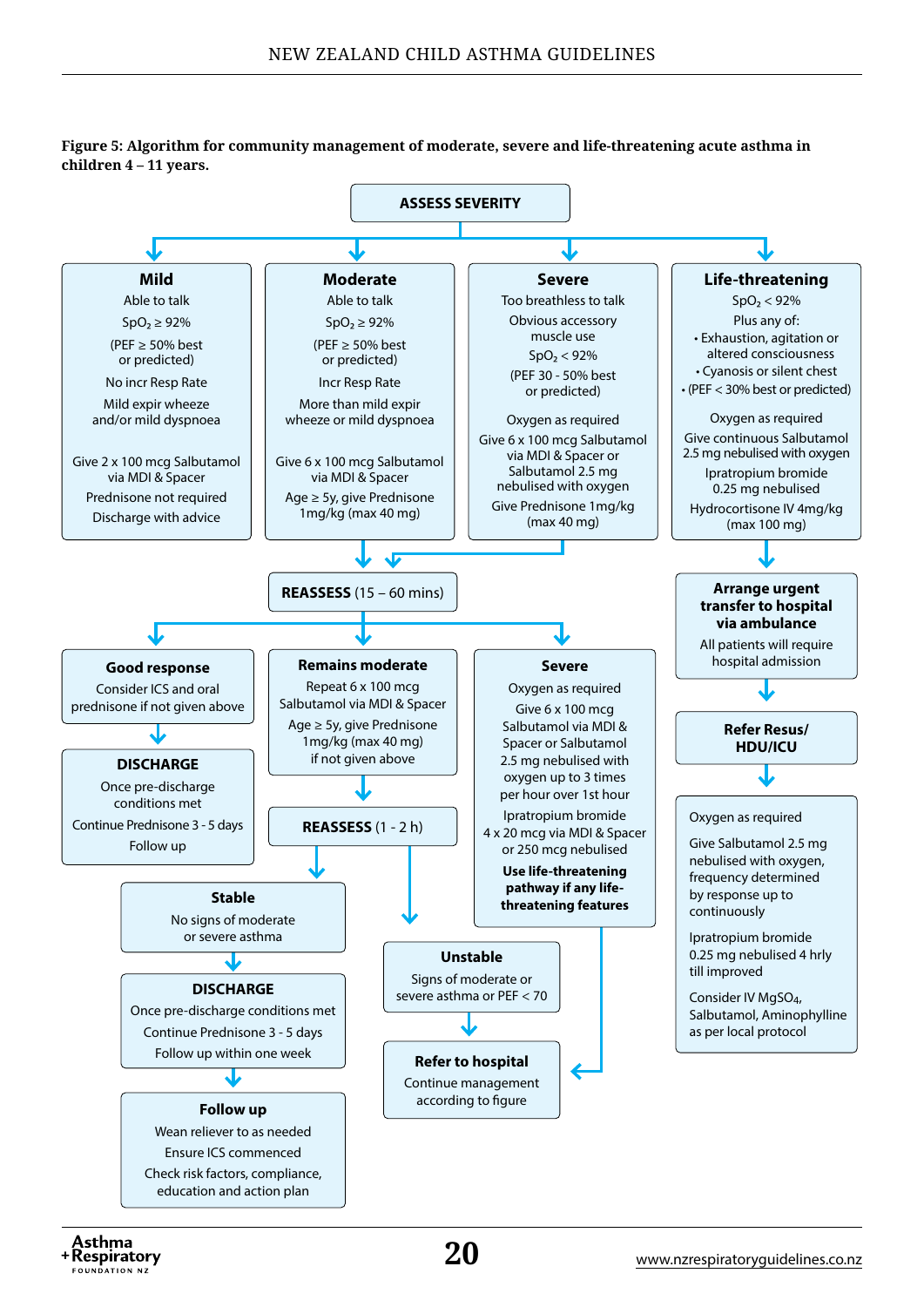#### **Table 7: Pre-discharge considerations in children**

- 1. Most children presenting with acute flare-ups of asthma should have a course of oral prednisone, 1 - 2 milligrams/kg (to a maximum of 40 milligrams) daily for 3 - 5 days.
- 2. All children admitted to hospital for asthma should have a structured review assessing control, inhaler technique, asthma education, an action plan and follow-up by a specialist.
- 3. It is recommended that children have prednisone and ICS dispensed prior to discharge to ensure there are no barriers to taking medication.
- 4. Before sending a child home, ensure that the child with caregiver:
	- Understands treatment prescribed and the signs of worsening asthma.
	- Can demonstrate inhaler use correctly and has a supply of the medication.
	- Understands how to contact emergency services/seek further advice if symptoms deteriorate (i.e. has an action plan).
	- Has access to phone and transportation.
	- Arranges an early follow-up appointment with their primary healthcare team for review (within a week).
- 5. Consider:
	- Referral to asthma educator.
	- Housing and social implications, e.g. social worker involvement.
	- Encourage notification of hospital admission to school or childcare centre.

#### **Checks at follow-up visit after admission**

- 1. Clinical assessment resolution of symptoms and signs would be expected.
- 2. Consider spirometry in older children.
- 3. Child and/or carer understand treatment prescribed and the signs of worsening asthma.
- 4. Child and/or carer can demonstrate inhaler use correctly and has a supply of the medication.
- 5. Carer understands how to contact emergency services/seek further advice if symptoms deteriorate.
- 6. Check written action plan.
- 7. Check housing and social implications.
- 8. Check vaccinations and other preventive measures.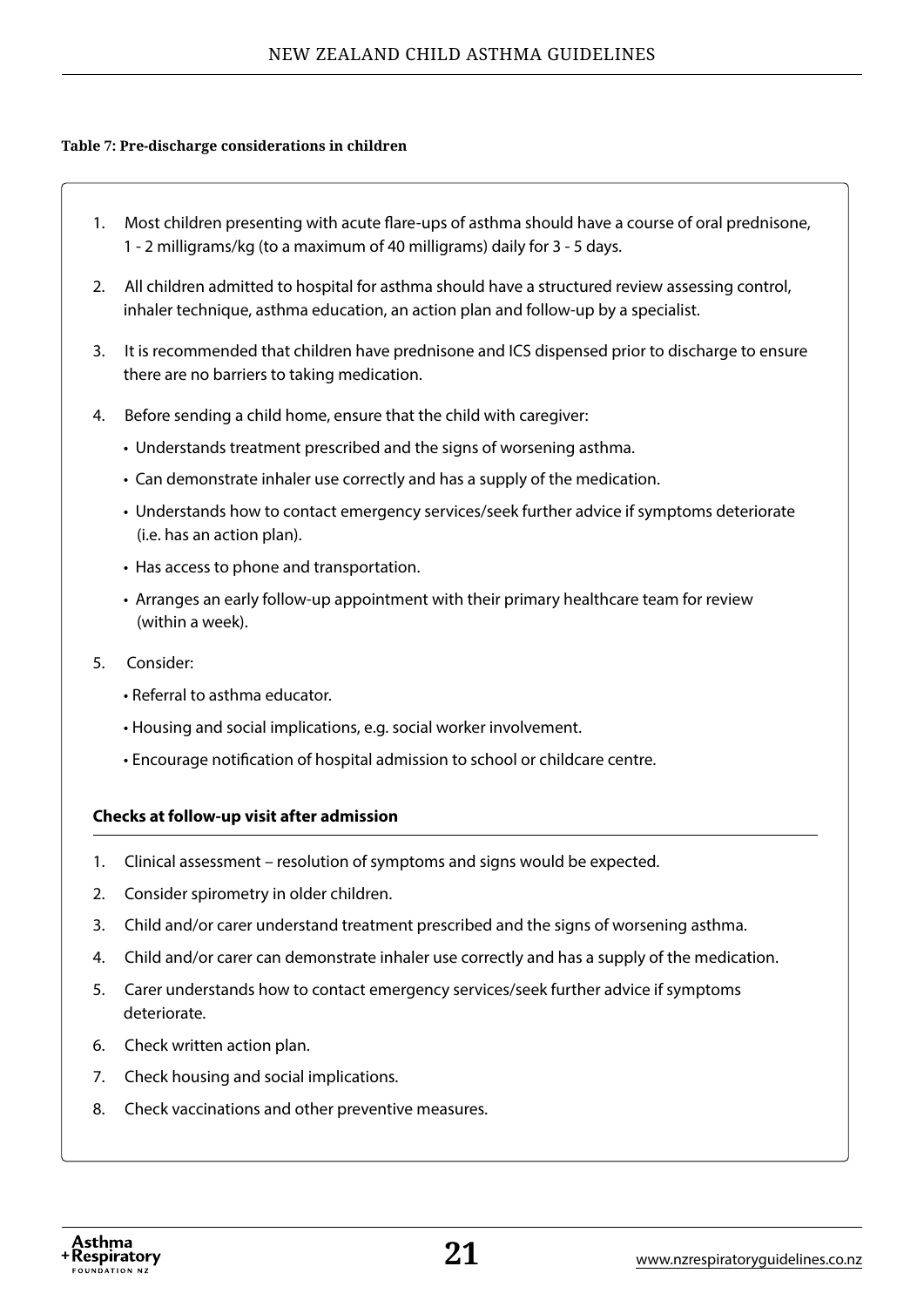#### References

- 1. Howden-Chapman P, Baker MG, Bierre S. The Houses children live in. Policies to improve housing quality Policy Quarterly. 2013;9(2):35-9.
- 2. Ministry of Health. Un-flued gas heaters 2016. Available from: [www.health.govt.nz/your-health/healthy-living/](http://www.health.govt.nz/your-health/healthy-living/environmental-health/household-items-and-electronics/unflued-gas-heaters) [environmental-health/household-items-and-electronics/unflued-gas-heaters](http://www.health.govt.nz/your-health/healthy-living/environmental-health/household-items-and-electronics/unflued-gas-heaters).
- 3. Telfar Barnard L, Baker M, Pierse N, Zhang J. The impact of respiratory disease in New Zealand: 2014 update. Wellington: The Asthma Foundation; 2015.
- 4. Jones B, Ingham T. He Māramatanga Huangō: Asthma health literacy for Māori children in New Zealand: Report to the Ministry of Health. Wellington: Asthma Foundation; 2015.
- 5. Asthma and Respiratory Foundation of New Zealand. Te Hā Ora (The Breath of Life): National Respiratory Strategy. Wellington: The Asthma Foundation 2015.
- 6. National Asthma Council Australia. Australian Asthma Handbook Version 1.1 April 2015 2015 [cited 2016 7 June]. Available from: [www.nationalasthma.org.au/handbook](http://www.nationalasthma.org.au/handbook)
- 7. Global Initiative for Asthma. Global Strategy for Asthma Management and Prevention, 2020. Available from: [www.ginasthma.org](http://www.ginasthma.org)
- 8. SIGN 153. British guideline on the management of asthma 2016. Available from: [www.sign.ac.uk](http://www.sign.ac.uk/)
- 9. Beasley R, Beckert L, Fingleton J, Hancox Robert J, Harwood M, Hurst M, et al. Asthma and Respiratory Foundation NZ Adolescent and Adult Asthma Guidelines: A Quick Reference Guide (in press).
- 10. Brand PLP, Caudri D, Eber E, Gaillard EA, Garcia-Marcos L, Hedlin G, et al. Classification and pharmacological treatment of preschool wheezing: changes since 2008. European Respiratory Journal. 2014;43:1172-7.
- 11. Kaiser SV, Huynh T, Bacharier LB, Rosenthal JL, Bakel LA, Parkin PC, et al. Preventing Exacerbations in Preschoolers With Recurrent Wheeze: A Meta-analysis. Pediatrics. 2016;e-pub June.
- 12. Castro-Rodriguez JA, Custovic A, Ducharme F. Treatment of asthma in young children: evidence-based recommendations. Asthma Research and Practice. 2016;2:5-11.
- 13. Work and Income. Guidance on the severity of disability for child disability allowance. Available from: [www.workandincome.govt.nz/providers/health-and-disability-practitioners/guides/guidance-on-the](https://www.workandincome.govt.nz/providers/health-and-disability-practitioners/guides/guidance-on-the-severity-of-disability-for-child-disability-allowance.html)[severity-of-disability-for-child-disability-allowance.html](https://www.workandincome.govt.nz/providers/health-and-disability-practitioners/guides/guidance-on-the-severity-of-disability-for-child-disability-allowance.html)
- 14. Gardiner and Dvorkin (2006) Promoting mediation adherence in children. American Family Physician 74 (5) 793-798
- 15. Fleming, T and Watson, P. Enhancing compliance in adolescents: if only they'd do what they're told Current Therapeutics, Vol. 43, No. 3, 2002 Mar: 14 <http://search.informit.com. audocumentSummary;dn=526872563101018;res=IELHEA>
- 16. Duncan C MJ, Wu YP, Fredericks EM. Practice-based approach to assessing and treating nonadherence in pediatric regimens. Clinical Practice in Pediatric Psychology. 2014;3(2):322-36.
- 17. Raaymakers, MJA, Brand, PLP, Landstra, AM, et al. Episodic viral wheeze and multiple-trigger wheeze in preschool children are neither distinct nor constant patterns. A prospective multicenter cohort study in secondary care. Pediatric Pulmonology. 2019; 54: 1439-1446
- 18. Harel-Sterling et al, Test for respiratory and asthma control in preschool kids in the emergency department as a predictor of wheezing exacerbations. Pediatric Pulmonology 2002, Volume 55, Issue 2: 338-345
- 19. Chang TS, Lemanske RF, Jr, Guilbert TW, Gern JE, Coen MH, Evans MD, et al. Evaluation of the modified asthma predictive index in high-risk preschool children. J Allergy Clin Immunol Pract. 2013;1:152–6
- 20. PREDICT. Bronchiolitis Guideline 2017. Available from: [www.predict.org.au/2016/project-snapshot-development-of-the](http://www.predict.org.au/2016/project-snapshot-development-of-the-australasian-bronchiolitis-clinical-practice-guideline/)[australasian-bronchiolitis-clinical-practice-guideline/](http://www.predict.org.au/2016/project-snapshot-development-of-the-australasian-bronchiolitis-clinical-practice-guideline/)
- 21. Crane et al. Markers of risk of asthma death or readmission in the 12 months following a hospital admission for asthma. Int J Epidemiol 1992;21;737-44
- 22. Kerstjens et al, Tiotropium in asthma poorly controlled with standard combination therapy. N Engl J Med 2012; 367:1198-1207.
- 23. Kaiser et al. Preventing Exacerbations in Preschoolers With Recurrent Wheeze: A Meta-analysis. Pediatrics. 2016;137(6):e20154496.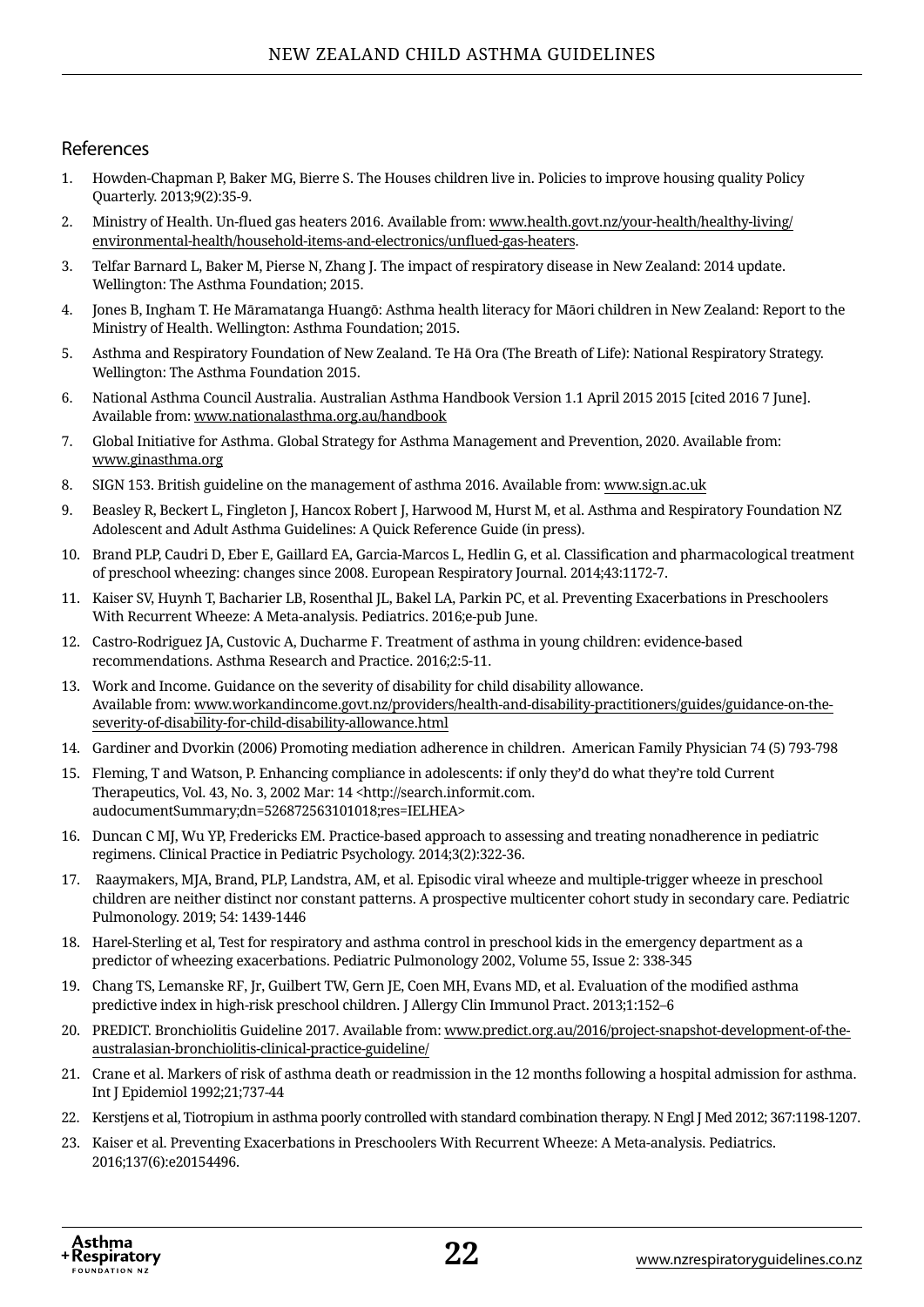- 24. Kristiansen J, Hetutu E, Manukia M, Jelleyman T. An evaluation of a pictorial asthma medication plan for Pacific children. New Zealand Medical Journal 2012;125(1354):42-50.
- 25. Ministry of Health. Tatau Kahukura: Māori Health Chart Book 2010, 2nd Edition. Wellington: Ministry of Health; 2010.
- 26. Ministry of Health. 2014. Equity of Health Care for Māori: A framework. Wellington: Ministry of Health. [www.health.govt.nz/publication/equity-health-care-maori-framework](http://www.health.govt.nz/publication/equity-health-care-maori-framework).
- 27. Simpson J, Oben G, Craig E, Adams J, Wicken A, Duncanson M, et al. The Determinants of Health for Pacific Children and Young People in New Zealand (2014): New Zealand Child and Youth Epidemiology Service; 2016. Available from: [hdl.handle.net/10523/6747](http://hdl.handle.net/10523/6747)
- 28. Craig E, Reddington A, Adams J, Dell R, Jack S, Oben G, et al. The Health of Pacific Children and Young People with Chronic Conditions and Disabilities in New Zealand (2013): New Zealand Child and Youth Epidemiology Service; 2016. Available from: [hdl.handle.net/10523/6746](http://hdl.handle.net/10523/6746)
- 29. Craig E, Adams J, Oben G, Reddington A, Wicken A, Simpson J. The Health Status of Pacific Children and Young People in New Zealand: New Zealand Child and Youth Epidemiology Service; 2012. Available from: [hdl.handle.net/10523/6131](http://hdl.handle.net/10523/6131)
- 30. Davis P, Suaalii-Sauni T, Lay-Yee R, Pearson J. Pacific Patterns in Primary Health Care: A comparison of Pacific and all patient visits to doctors: The National Primary Medical Care Survey (NatMedCa): 2001/02. Wellington: Ministry of Health; 2005.
- 31. Health Mo. Tupu Ola Moui Pacific Health Chart Book 2012. Wellington: Ministry of Health; 2012.
- 32. Gray B. The use of interpreters In: St George IM, editor. Cole's medical practice in New Zealand. 12th ed. Wellington: Medical Council of New Zealand; 2013
- 33. Gotzsche PC, Johansen HK. House dust mite control measures for asthma. The Cochrane Collaboration 2008.
- 34. National Asthma Council Australia. Australian Asthma Handbook Quick Reference Guide. Version 1.1.
- 35. BTS, SIGN QRG 141: British Guideline on the Management of Asthma Quick Reference Guide 2014.
- 36. Holt S et al. The use of the self-management plan system of care in adult asthma. Prim Care Resp J 2004;13:19-27.
- 37. Gibson PG, Powell H. Written action plans for asthma: an evidence-based review of the key components. Thorax 2004;59:94-9.
- 38. Robson B, Harris R. Hauora: Māori Standards of Health IV. A study of the years 2000–2005. 2007. Tatau Kahukura: Māori Health Chart Book 2015, 3rd edition. Accessed [www.health.govt.nz/publication/tatau-kahukura-maori-health-chart-book-2015-3rd-edition](http://www.health.govt.nz/publication/tatau-kahukura-maori-health-chart-book-2015-3rd-edition)
- 39. D'Souza W et al. Asthma morbidity 6 yrs after an effective asthma self-management programme in a Māori community. Eur Respir J 2000;15:464-9.
- 40. Pilcher J et al. Combination budesonide/formoterol inhaler as maintenance and reliever therapy in Māori with asthma. Respirology 2014;19:842-51.
- 41. Asthma and Respiratory Foundation of New Zealand 2015. Te Hā Ora (The Breath of Life): National Respiratory Strategy. Wellington: The Asthma Foundation.
- 42. Powell H, Gibson P. High dose versus low dose inhaled corticosteroids as initial starting dose for asthma in adults and children. The Cochrane Collaboration. The Cochrane Library 2008, Issue 4.
- 43. Holt S et al. Dose-response relation of inhaled fluticasone propionate in adolescents and adults with asthma: meta-analysis. BMJ 2001;323:253-6.
- 44. Bisgaard H et al. Budesonide/formoterol maintenance plus reliever therapy: a new strategy in pediatric asthma. Chest. 2006 Dec;130(6):1733-43.
- 45. Martinez et al. Use of beclomethasone dipropionate as rescue treatment for children with mild persistent asthma (TREXA): a randomised, double-blind, placebo-controlled trial. Lancet. 2011 Feb 19;377(9766):650-7.
- 46. Castro-Rodriguez et al. Daily inhaled corticosteroids or montelukast for preschoolers with asthma or recurrent wheezing: A systematic review. Pediatric Pulmonology. 2018;1–8
- 47. Bisgaard et al. Montelukast Reduces Asthma Exacerbations in 2- to 5-Year-Old Children with Intermittent Asthma. Am J Respir Crit Care Med. Vol 171. pp 315–322, 2005.
- 48. Knorr et al. Montelukast for Chronic Asthma in 6- to 14-Year-Old Children. JAMA, 199; 279: 1181 1186
- 49. Cates CJ et al. Holding chambers (spacers) versus nebulisers for beta-agonist treatment of acute asthma (Review). The Cochrane Collaboration. The Cochrane Library 2013, Issue 9.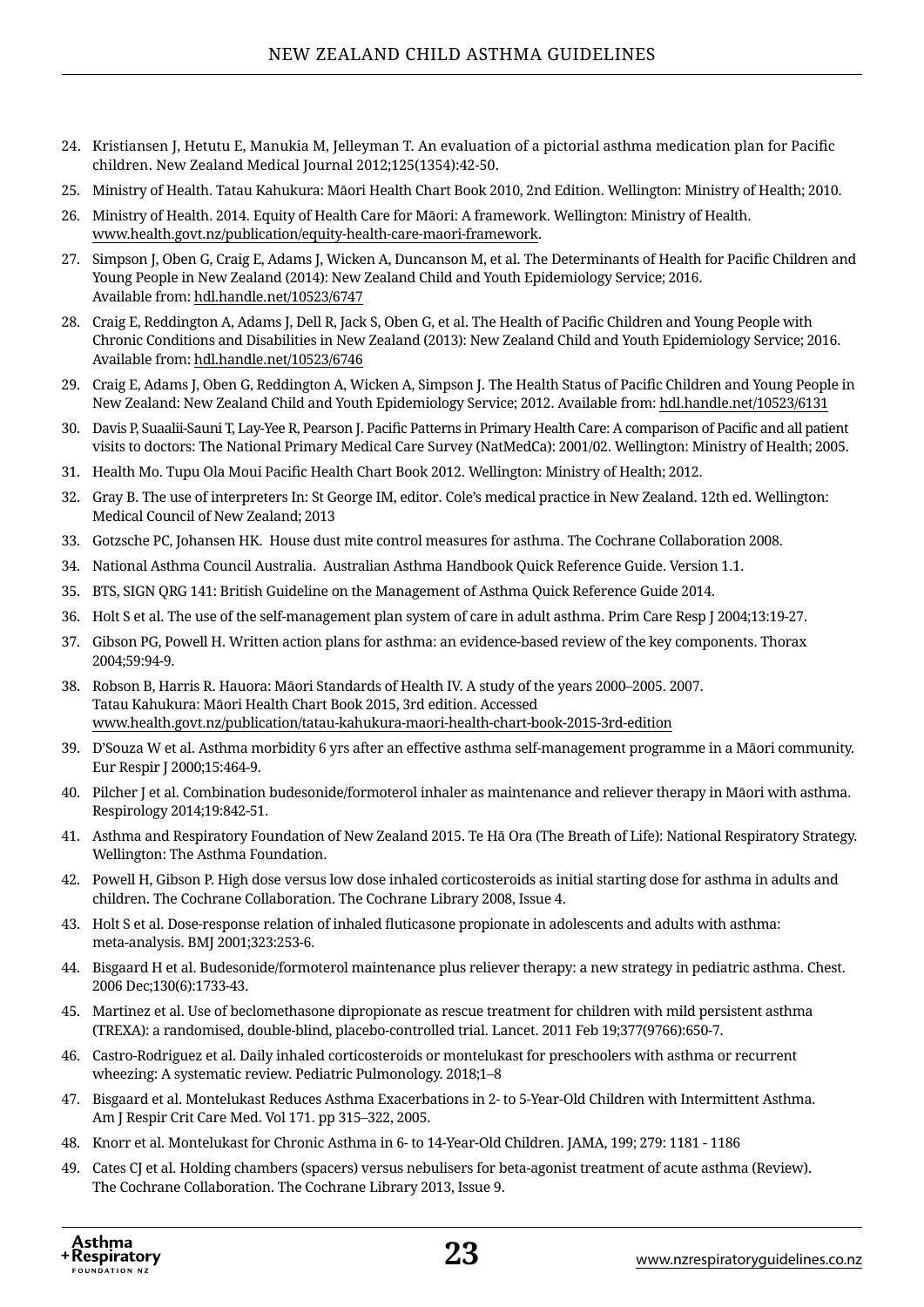

Asthma<br>Respiratory+ **FOUNDATION NZ** 

**24** [www.nzrespiratoryguidelines.co.nz](https://www.nzrespiratoryguidelines.co.nz)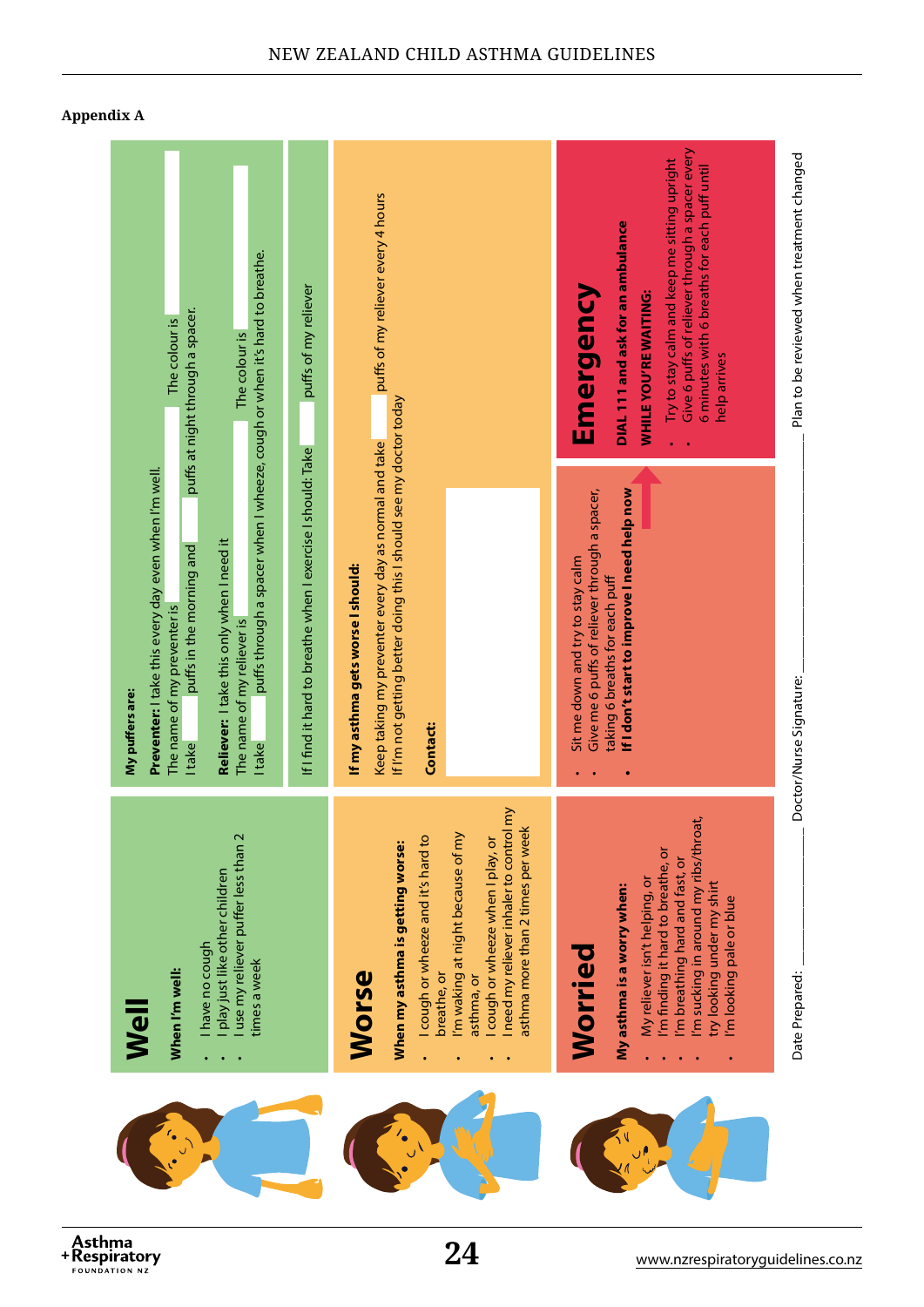| If you are frightened at<br>any stage call 111.                                                                                         | <b>Asthma Emergency</b> | red boxes, you need to dial 111<br>If you have ticked any of the<br>and ask for an ambulance.                                                                      | Comments                                        |  |  |  |  |  |  |  |  |  |  |
|-----------------------------------------------------------------------------------------------------------------------------------------|-------------------------|--------------------------------------------------------------------------------------------------------------------------------------------------------------------|-------------------------------------------------|--|--|--|--|--|--|--|--|--|--|
|                                                                                                                                         |                         |                                                                                                                                                                    |                                                 |  |  |  |  |  |  |  |  |  |  |
|                                                                                                                                         |                         |                                                                                                                                                                    | reliever did you take<br>How many doses of      |  |  |  |  |  |  |  |  |  |  |
|                                                                                                                                         |                         |                                                                                                                                                                    | today?                                          |  |  |  |  |  |  |  |  |  |  |
|                                                                                                                                         |                         |                                                                                                                                                                    |                                                 |  |  |  |  |  |  |  |  |  |  |
|                                                                                                                                         |                         | If you have ticked any of the<br>orange boxes, see a doctor                                                                                                        |                                                 |  |  |  |  |  |  |  |  |  |  |
|                                                                                                                                         | Worried                 |                                                                                                                                                                    |                                                 |  |  |  |  |  |  |  |  |  |  |
|                                                                                                                                         |                         |                                                                                                                                                                    | wake you up in the<br>Did your asthma<br>night? |  |  |  |  |  |  |  |  |  |  |
| Reliever:<br>today.                                                                                                                     |                         |                                                                                                                                                                    |                                                 |  |  |  |  |  |  |  |  |  |  |
|                                                                                                                                         |                         |                                                                                                                                                                    |                                                 |  |  |  |  |  |  |  |  |  |  |
|                                                                                                                                         |                         |                                                                                                                                                                    | affect your normal<br>Did your asthma           |  |  |  |  |  |  |  |  |  |  |
|                                                                                                                                         |                         | activity?                                                                                                                                                          |                                                 |  |  |  |  |  |  |  |  |  |  |
|                                                                                                                                         |                         | action plan. If you're not getting<br>better see your doctor today.<br>If you have ticked any of the<br>yellow boxes, increase your<br>treatment in line with your |                                                 |  |  |  |  |  |  |  |  |  |  |
|                                                                                                                                         | <b>Worse</b>            |                                                                                                                                                                    |                                                 |  |  |  |  |  |  |  |  |  |  |
|                                                                                                                                         |                         |                                                                                                                                                                    |                                                 |  |  |  |  |  |  |  |  |  |  |
| Preventer:                                                                                                                              |                         |                                                                                                                                                                    | Did you wheeze<br>today?                        |  |  |  |  |  |  |  |  |  |  |
|                                                                                                                                         |                         |                                                                                                                                                                    |                                                 |  |  |  |  |  |  |  |  |  |  |
|                                                                                                                                         |                         |                                                                                                                                                                    |                                                 |  |  |  |  |  |  |  |  |  |  |
|                                                                                                                                         |                         |                                                                                                                                                                    | Did you cough today?                            |  |  |  |  |  |  |  |  |  |  |
|                                                                                                                                         |                         |                                                                                                                                                                    |                                                 |  |  |  |  |  |  |  |  |  |  |
| Refer to the symptoms key to help you fill in the symptom diary chart below. Use this Symptom Diary along side your Asthma Action Plan. | $\bar{\mathbf{z}}$      | green boxes, things are going<br>If you have ticked only the                                                                                                       |                                                 |  |  |  |  |  |  |  |  |  |  |
| Doctor:                                                                                                                                 | really well.<br>Date    |                                                                                                                                                                    |                                                 |  |  |  |  |  |  |  |  |  |  |

#### NEW ZEALAND CHILD ASTHMA GUIDELINES

**Appendix B**